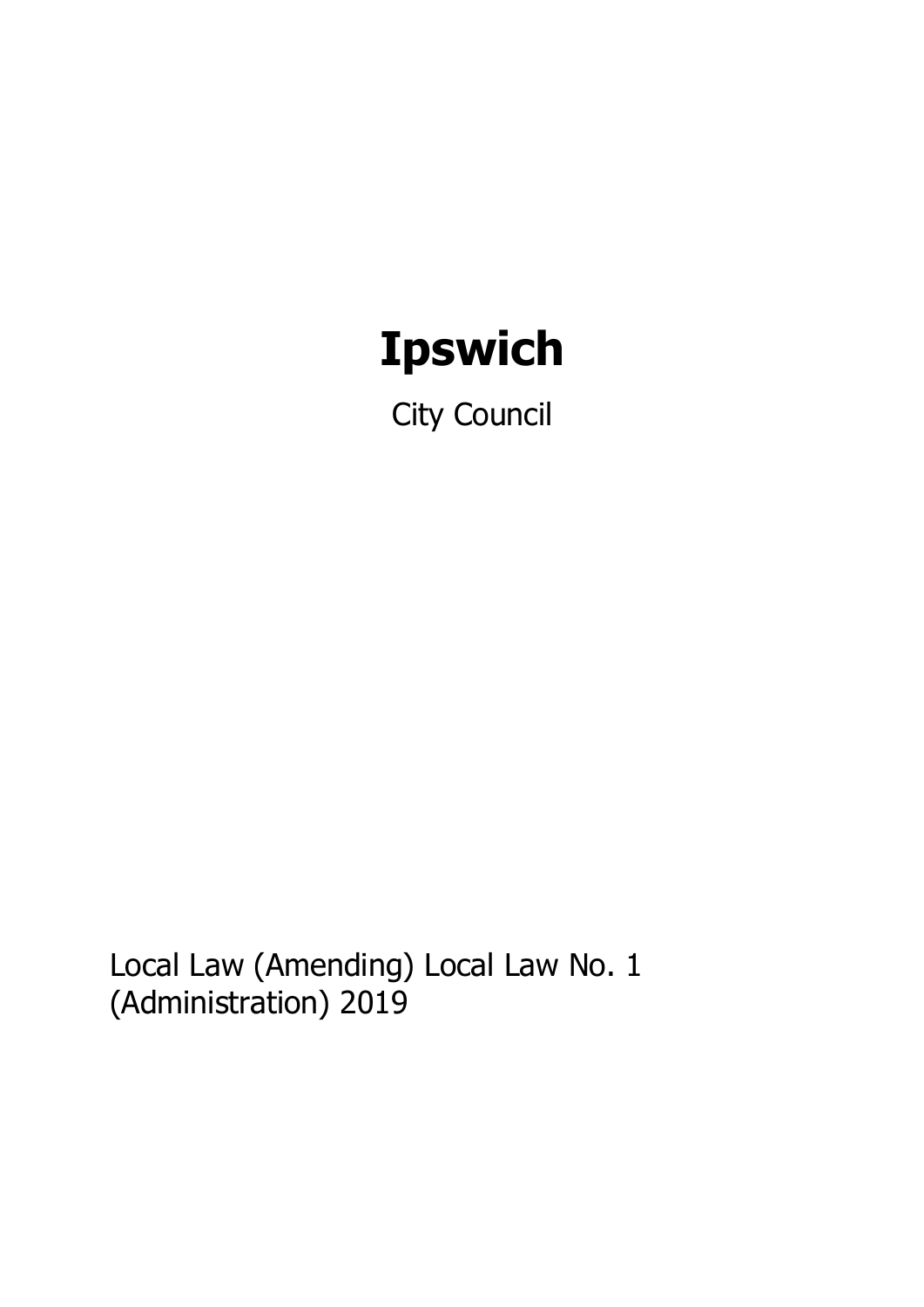#### Ipswich City Council Local Law (Amending) Local Law No. 1 (Administration) 2019

# **Contents**

| $\mathbf{1}$   | Short title                                                                                            | $\overline{4}$ |
|----------------|--------------------------------------------------------------------------------------------------------|----------------|
| $\overline{2}$ | Commencement                                                                                           | $\overline{4}$ |
| 3              | Local laws amended                                                                                     | 4              |
|                | Part 2 Amendment of Local Law No. 1 (Administration) 2013 ------------------------------               |                |
| 3A             | Amendment of s 1A (Commencement)                                                                       | $\overline{4}$ |
| $\overline{4}$ | Amendment of s 4 (Application of local law)                                                            | $\overline{4}$ |
| 5              | Amendment of s 5 (Requirements of an application)                                                      | 5              |
| 6              | Insertion of new s 5A                                                                                  | 5              |
| 7              | Insertion of new s 5B                                                                                  | 7              |
| 8              | Amendment of s 6 (Determination of an approval)                                                        | 7              |
| 9              | Insertion of new s 6A                                                                                  | 7              |
| 10             | Amendment of s 8 (Certification of specified matters)                                                  | 8              |
| 11             | Amendment of s 9 (Power to change the conditions of an approval or cancel or suspend<br>approval)      | 8              |
| 12             | Insertion of new s 9A                                                                                  | 10             |
| 13             | Amendment of s 10 (Procedure to change the conditions of an approval or cancel or<br>suspend approval) | 11             |
| 14             | Insertion of new s 10A                                                                                 | 12             |
| 15             | Amendment of s 12 (Fraud and unlawful possession of an approval)                                       | 14             |
| 16             | Amendment of s 13 (Evidentiary provisions)                                                             | 14             |
| 17             | Amendment of s 14 (Responsibility for acts or omissions of representatives)                            | 14             |
| 18             | Amendment of s 15 (Joint and several liability)                                                        | 15             |
| 18A            | Amendment of s 19 (Recovery of costs of investigation)                                                 | 15             |
| 19             | Replacement of pt 4, div 1 (Appointment of council officers under local law)                           | 15             |
| 20             | Omission of pt 4, div 2 (Assessment of applications)                                                   | 16             |
| 21             | Amendment of pt 4, div 3 (Investigation and enforcement)                                               | 16             |
| 22             | Amendment of s 29 (Analysis of samples)                                                                | 16             |
| 23             | Replacement of s 30 (General compliance notice)                                                        | 17             |
| 24             | Insertion of new s 30A                                                                                 | 19             |
| 25             | Amendment of s 31 (Performance of work and recovery of costs)                                          | 21             |
| 26             | Omission of pt 4, div 4 (Directions)                                                                   | 23             |
| 27             | Amendment of pt 4, div 5 (Protection of council officers)                                              | 23             |
| 28             | Amendment of s 36, hdg (Use of offensive of offensive language or behaviour)                           | 23             |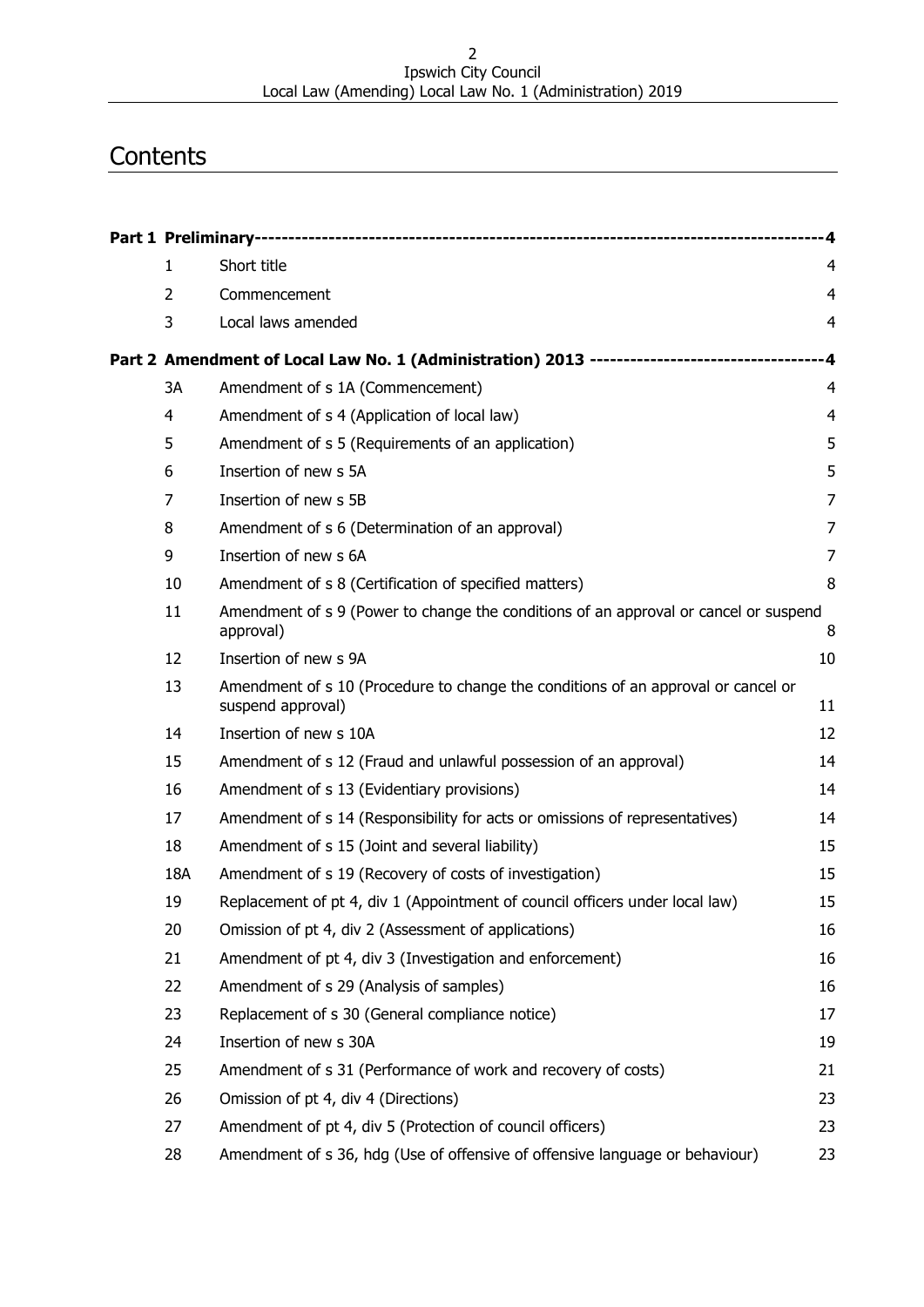| <b>Ipswich City Council</b>                                |
|------------------------------------------------------------|
| Local Law (Amending) Local Law No. 1 (Administration) 2019 |

| 29  | Amendment of s 40 (Unclaimed goods)        | 24 |
|-----|--------------------------------------------|----|
| 30  | Amendment of s 45 (Reviewable decisions)   | 25 |
| 31  | Insertion of new s 45A                     | 25 |
| 32  | Amendment of s 46 (Application for review) | 25 |
| 33  | Amendment of s 48 (Decision on review)     | 26 |
| 33A | Amendment of s 50 (Repeals)                | 26 |
| 34  | Amendment of sch (Dictionary)              | 27 |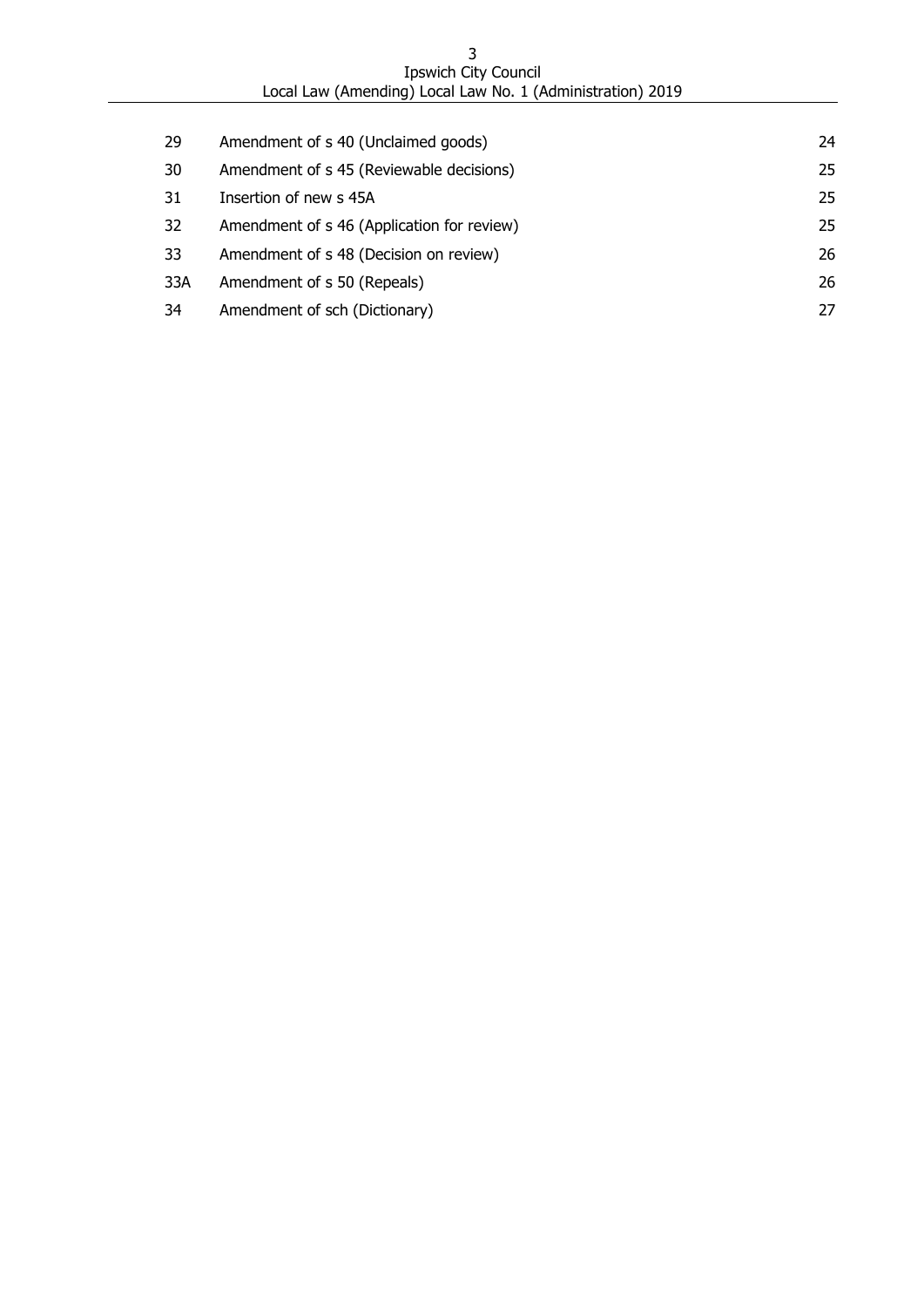# <span id="page-3-0"></span>**Part 1 Preliminary**

### <span id="page-3-1"></span>**1 Short title**

This local law may be cited as Local Law (Amending) Local Law No. 1 (Administration) 2019.

#### <span id="page-3-2"></span>**2 Commencement**

This local law commences on the date notice of the making of the local law is published in the gazette.

# <span id="page-3-3"></span>**3 Local laws amended**

This local law amends Local Law No. 1 (Administration) 2013.

# <span id="page-3-4"></span>**Part 2 Amendment of Local Law No. 1 (Administration) 2013**

# <span id="page-3-5"></span>**3A Amendment of s 1A (Commencement)**

Section 1A, after '2013' –

insert –

# <span id="page-3-6"></span>**4 Amendment of s 4 (Application of local law)**

Section  $4(1)$  –

.

omit, insert –

- $(1)$  This local law -
	- (a) is in addition to and does not derogate from, laws regulating land

use planning and development assessment; and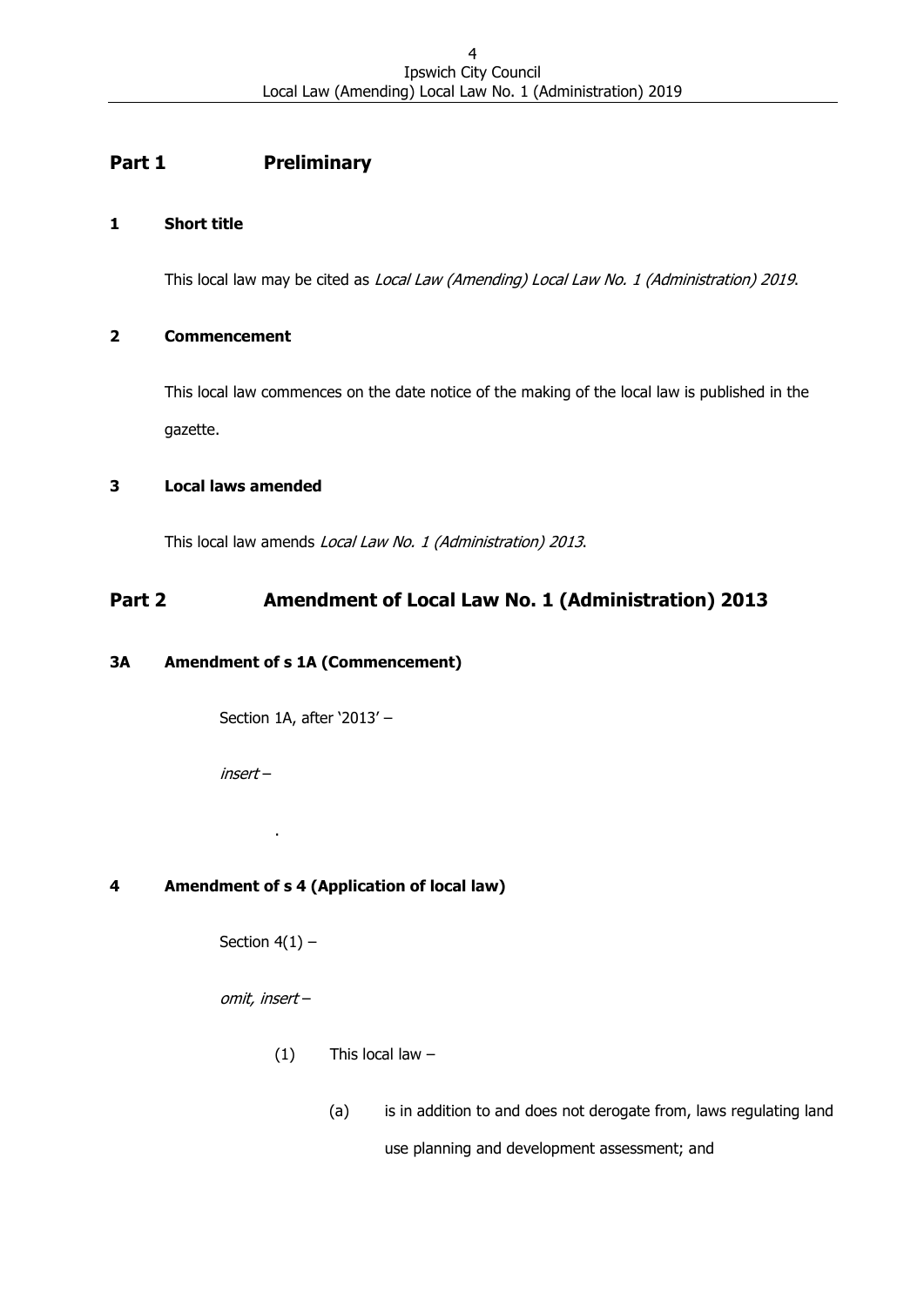(b) applies to each of the local government's local laws subject to any specific provision in a local law that expresses a contrary intention.

# <span id="page-4-0"></span>**5 Amendment of s 5 (Requirements of an application)**

(1) Section 5(2), subsection (b), after 'local law' –

insert –

or subordinate local law

(2) Section 5(2), subsection  $(c)$  –

omit, insert –

- (c) in respect of any separate approval relating to the proposal that is required under another law –
	- (i) proof that the applicant holds any separate approval relating to the proposal; or
	- (ii) proof that an application has been made for any separate approval relating to the proposal and advice on the status of that application; or
	- (iii) advice on when an application for any separate approval relating to the proposal will be made.

#### <span id="page-4-1"></span>**6 Insertion of new s 5A**

After section 5 –

insert –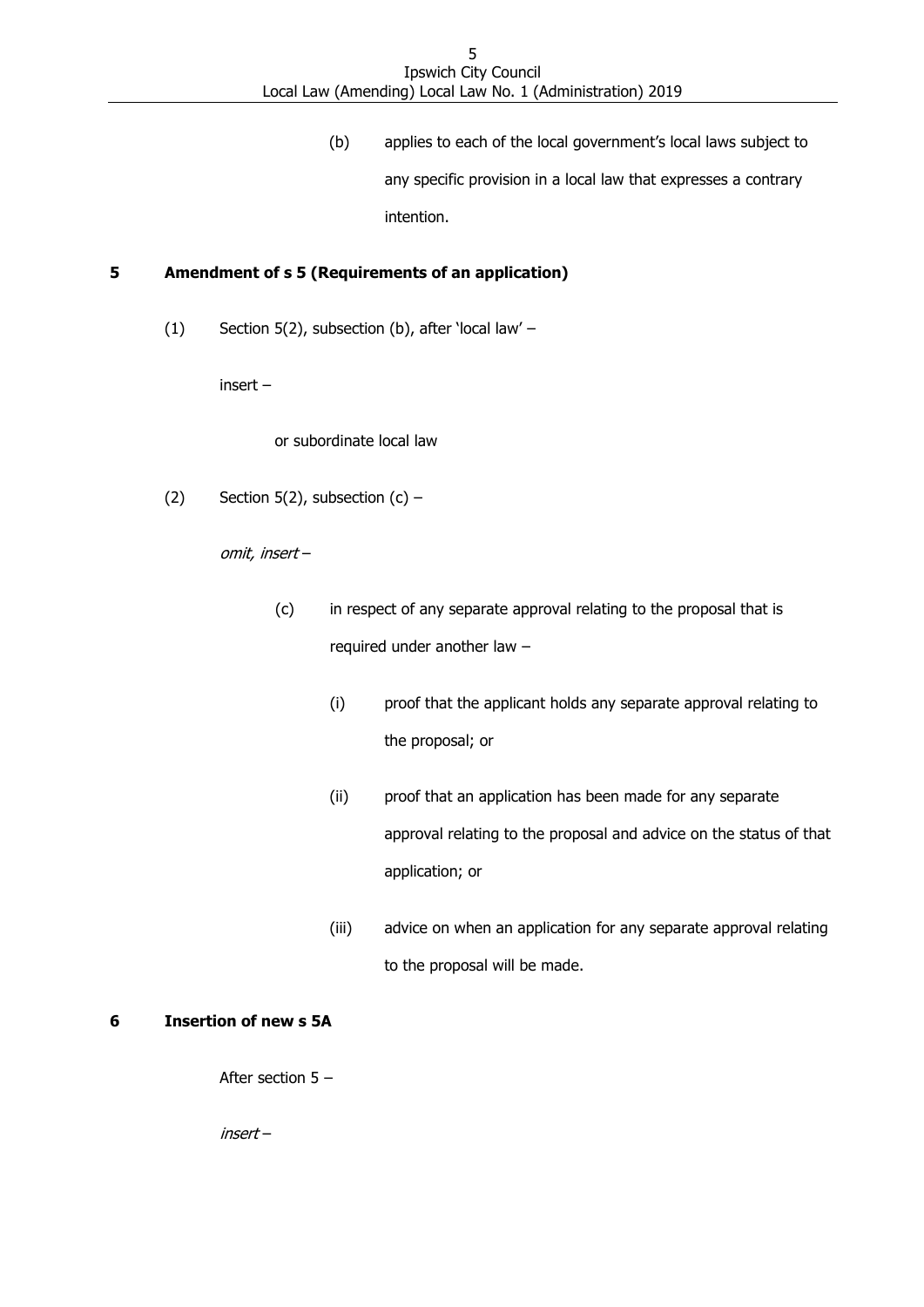#### **5A Request for further information**

- (1) The local government may, by written notice, request the applicant to provide further information or clarification of information, documents or materials included in the application.
- (2) The notice under subsection (1) must state—
	- (a) the grounds on which the request is made; and
	- (b) an outline of the facts and circumstances forming the basis for the grounds; and
	- (c) a detailed description of the information requested; and
	- (d) the date, not less than 7 days after the applicant receives the notice, by which the applicant must provide the information.
- (3) If the applicant does not provide the further information by the stated date—
	- (a) the application lapses; and
	- (b) the local government must give the applicant written notice stating that—
		- (i) under this section the application lapses; and
		- (ii) the applicant may make a new application.
- (4) However, the local government may extend the period for the applicant to provide the further information.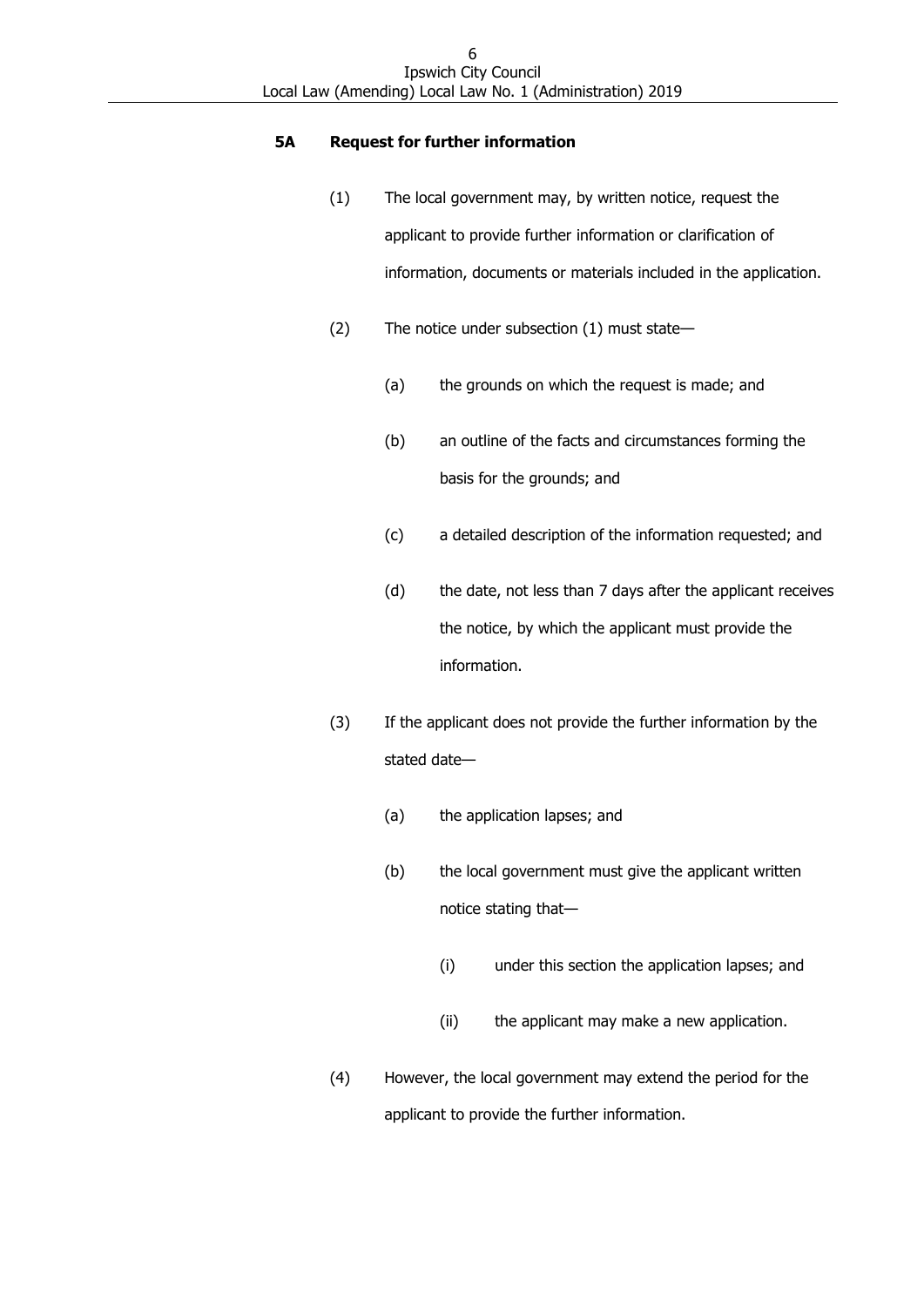#### <span id="page-6-0"></span>**7 Insertion of new s 5B**

Before section 6 –

insert –

#### **5B Assessment of proposals**

- (1) Before the local government decides an application, an authorised person may –
	- (a) inspect any premises, vehicle, equipment, animal, plant or thing to be involved in the proposal; and
	- (b) measure, weigh, sample, test, photograph, videotape or otherwise examine anything that may be inspected.
- (2) An authorised person's powers under subsection (1) must be exercised in accordance with section 132 of the Act to the extent the authorised person needs to enter property.

#### <span id="page-6-1"></span>**8 Amendment of s 6 (Determination of an approval)**

Section  $6(1)$ , after 'may' -

insert –

by written notice to the applicant

#### <span id="page-6-2"></span>**9 Insertion of new s 6A**

After section 6 –

insert –

#### **6A Conditions of approval**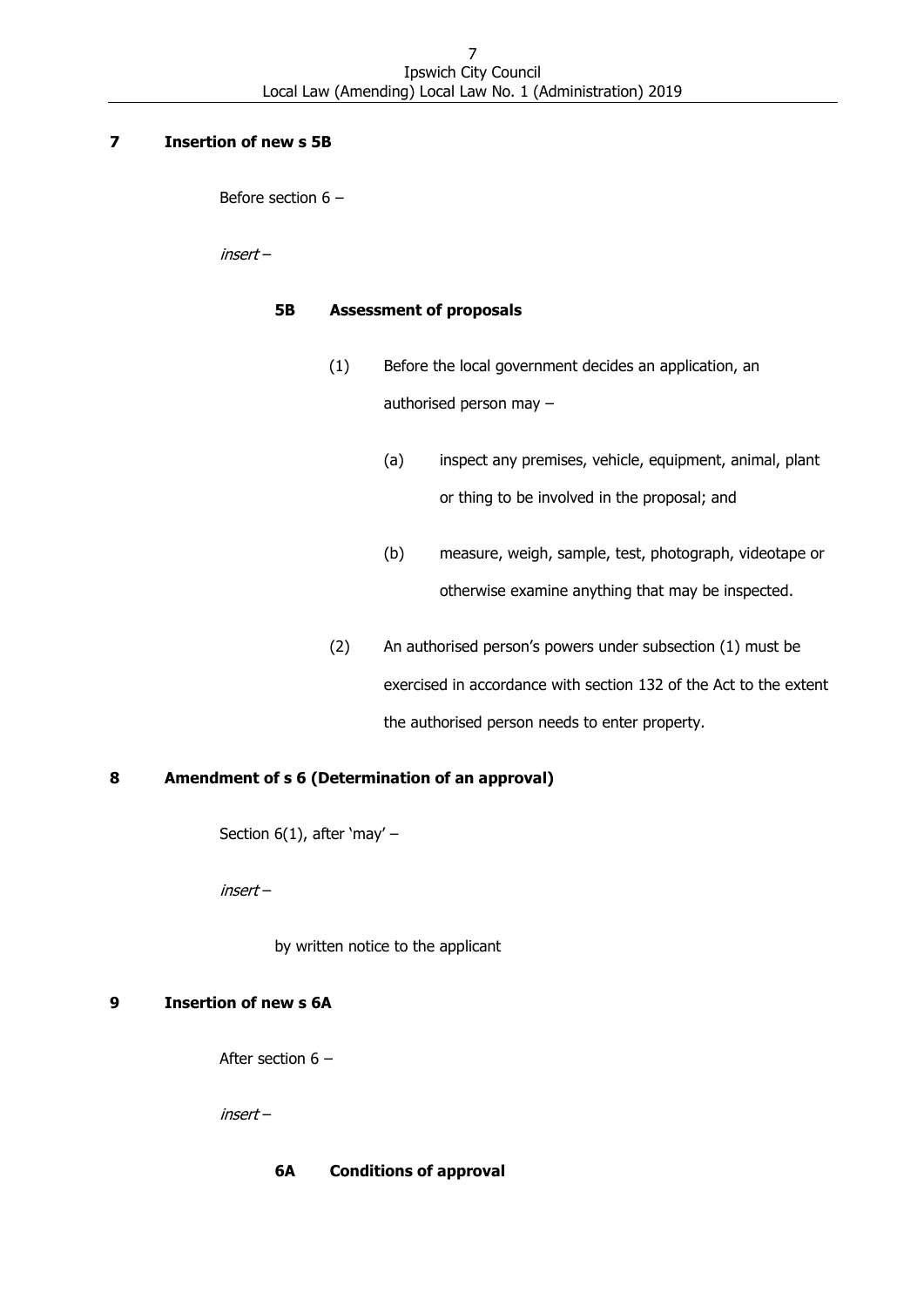- (1) An approval may be granted on conditions the local government considers appropriate.
- (2) However, the conditions must—
	- (a) be reasonably necessary to ensure that the operation and management of the proposal will be adequate to protect public health, safety and amenity; and
	- (b) be consistent with the purpose of any relevant local law or subordinate local law; and
	- (c) require the approval holder to notify the local government in writing of a suspension or cancellation of a relevant approval for the proposal under an Act within 3 days of the relevant approval being suspended or cancelled.
- (3) Subject to subsection (2), the local government may, by subordinate local law, prescribe conditions that must be imposed on an approval or that will ordinarily be imposed on an approval.

#### <span id="page-7-0"></span>**10 Amendment of s 8 (Certification of specified matters)**

Section 8(2), subsection (b), 'given by the local law'  $-$ 

omit, insert –

given by the local government

# <span id="page-7-1"></span>**11 Amendment of s 9 (Power to change the conditions of an approval or cancel or suspend approval)**

(1) Section  $9(1)$ , subsection  $(c)$  –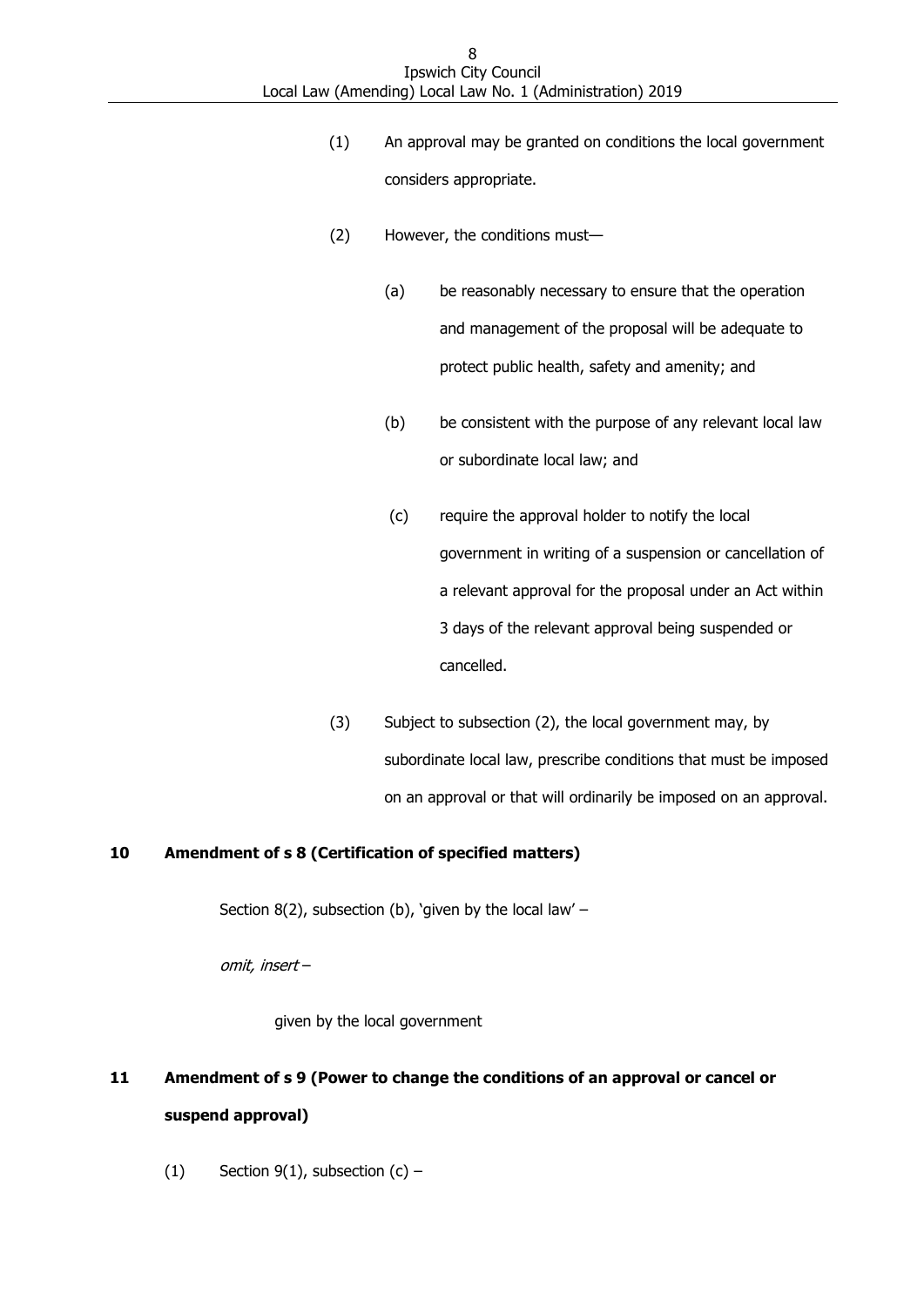omit.

(2) Section 9(1), subsection (e), after 'regulate the proposal' –

insert –

; or

(3) Section  $9(1)$ , after subsection (e) –

insert –

- (e) to allow for works on roads or local government controlled areas; or
- (f) to improve access to a road; or
- (g) to improve the efficiency of vehicle or pedestrian traffic.
- (4) Section  $9(1)$ , subsection (d) to (e) -

renumber as subsection (c) to (d), respectively.

(5) Section 9(3), subsection (b),  $\cdot$  ' -

omit, insert –

; or

(6) Section  $9(3)$ , after subsection (b) –

insert –

- (c) another approval required for the prescribed activity under an Act has been suspended or cancelled;
- (d) in undertaking the prescribed activity, the approval holder has failed to comply with a local law or an Act;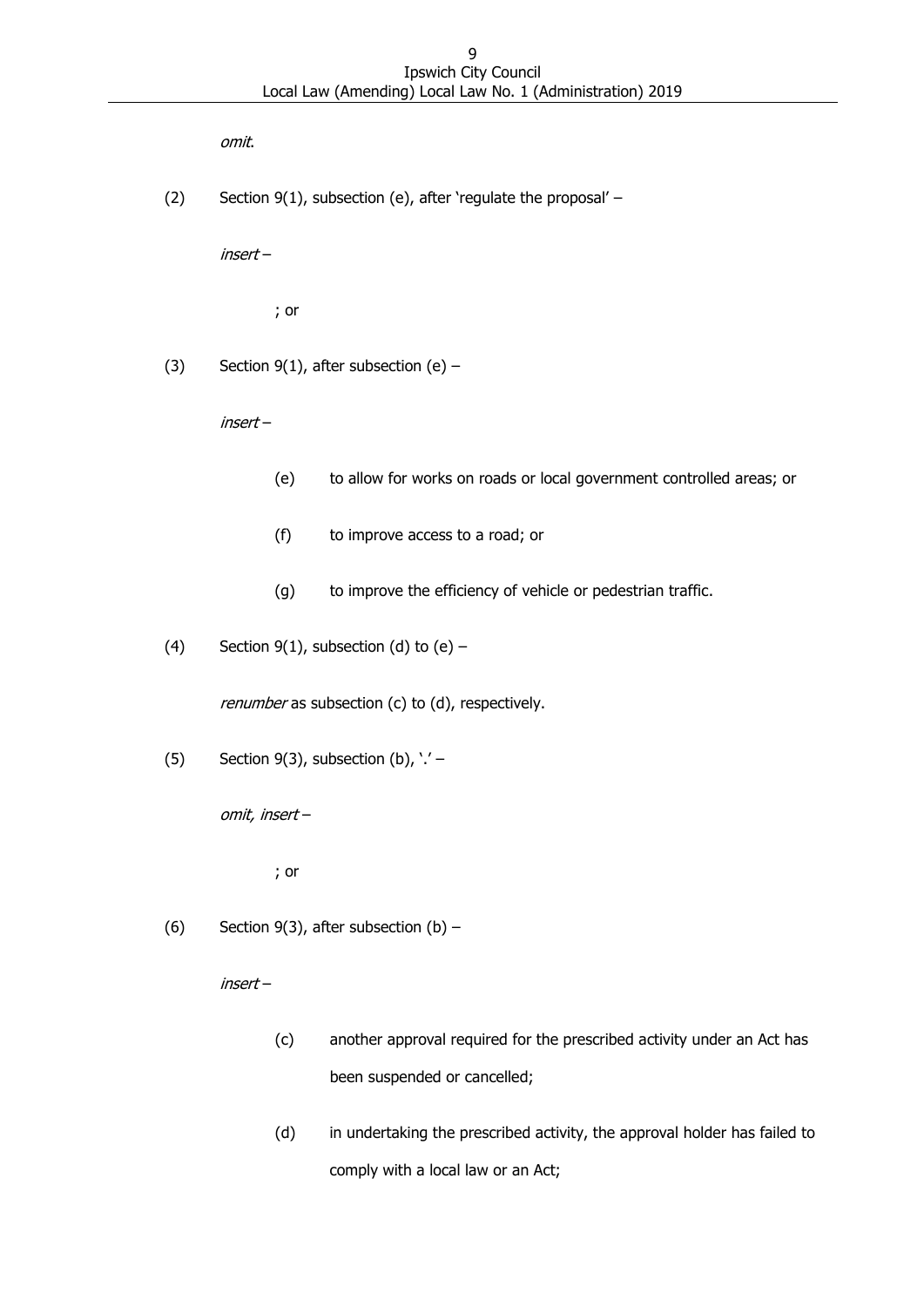- (e) the approval holder has failed to comply with a notice under section 30 or has failed to comply with a stop order under section 30A;
- (f) the approval was granted because of a document or representation that was –
	- (i) false or misleading; or
	- (ii) obtained or made in another improper way.

#### <span id="page-9-0"></span>**12 Insertion of new s 9A**

After section 9 –

insert –

#### **9A Amending conditions at request of approval holder**

- (1) An approval holder may apply to the local government to amend the conditions of an approval.
- (2) The application must be written and state  $-$ 
	- (a) the proposed amendment; and
	- (b) the reasons for it.
- (3) The local government must consider and decide whether to grant or refuse the application.
- (4) If the local government decides to amend the conditions as requested, the local government must, within 14 days of the decision, give the approval holder written notice of the amended conditions and the day that they take effect.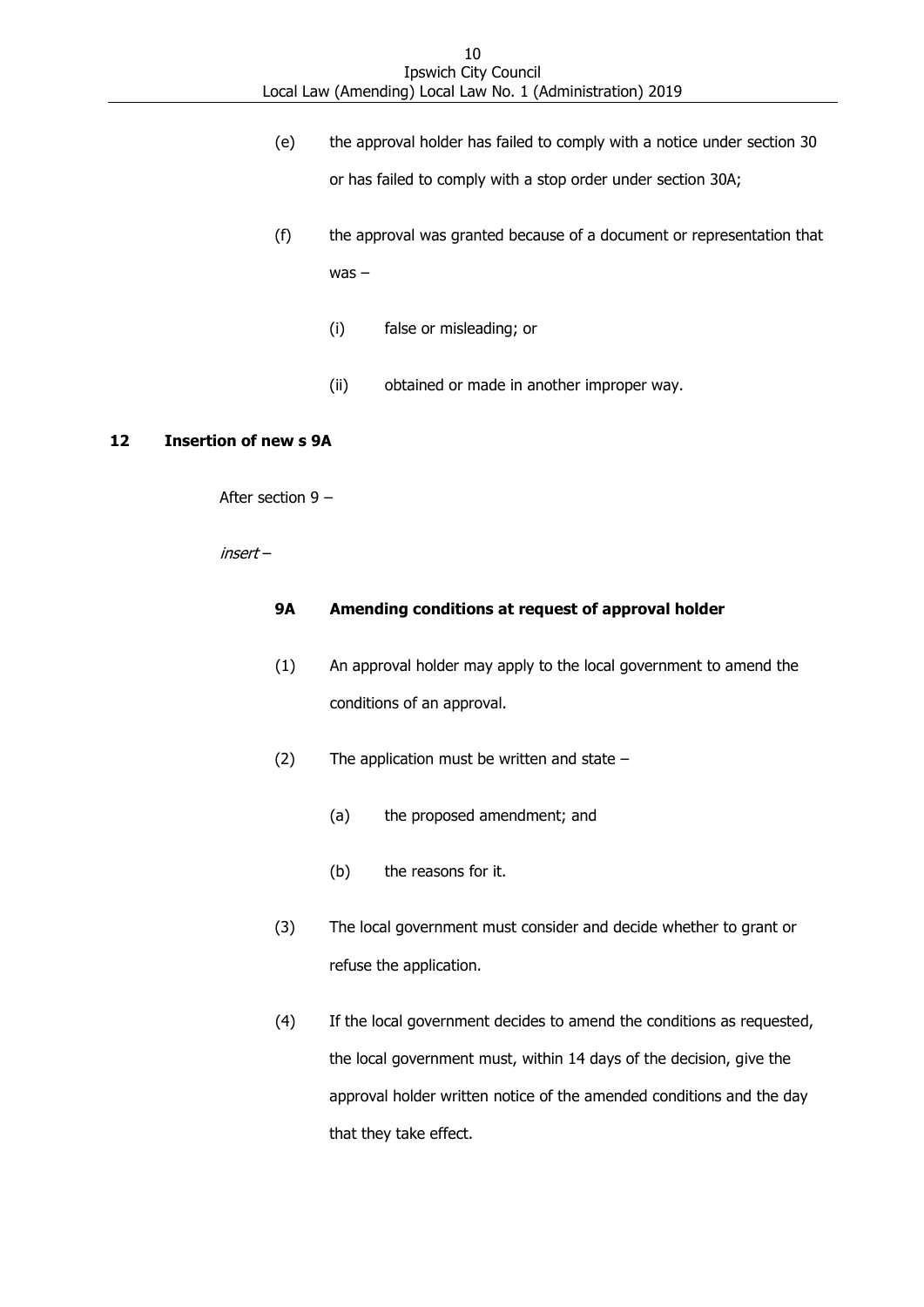- (5) If the local government refuses to amend the conditions, the local government must give the approval holder written notice of its decision and reasons for the refusal.
- (6) The local government may amend the conditions of the approval under this section without following the procedure in section 10.

# <span id="page-10-0"></span>**13 Amendment of s 10 (Procedure to change the conditions of an approval or cancel or suspend approval)**

(1) Section 10(1), subsection (a), before, 'give the holder' –

insert –

before taking the proposed action,

(2) Section  $10(1)(a)$ , subsection (i), from 'proposed change' –

omit, insert –

proposed action and the reasons for the action; and

(3) Section  $10(1)(a)$ , subsection (ii), 'proposed change' –

omit, insert –

proposed action

(4) Section 10(3), subsection (a), 'the change' –

omit, insert –

the action

(5) Section 10(3), subsection (a), 'change the condition' –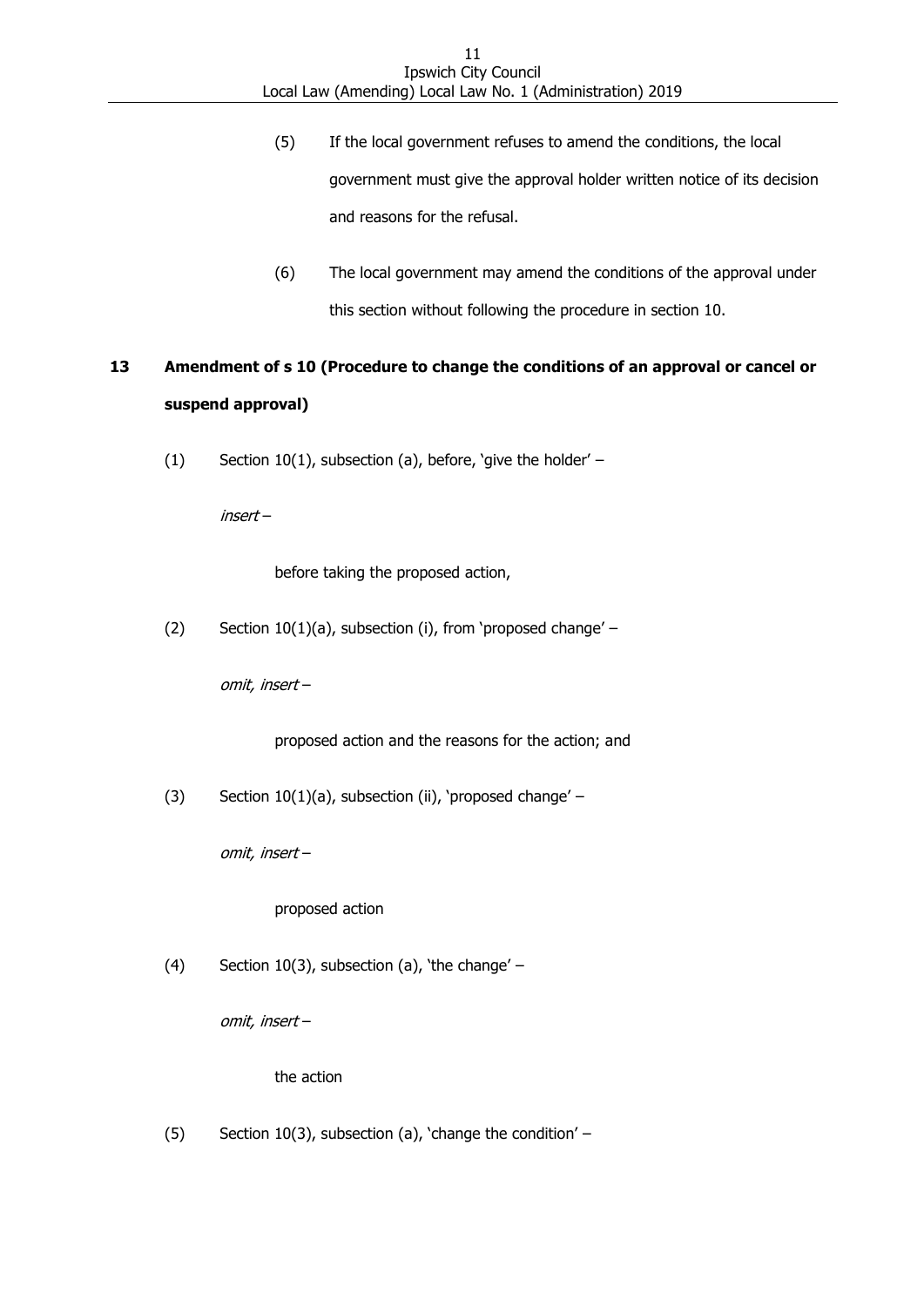omit, insert –

take any further action

(6) Section 10(3), subsection (b), 'the change' –

omit, insert –

the action

(7) Section 10(3), subsection (b) from 'change the condition' –

omit, insert –

change, cancel or suspend the approval, including details of the change, suspension or cancellation.

(8) Section 10(4), 'changed condition' –

omit, insert –

change, suspension or cancellation of the approval

(9) Section 10(4), after 'the approval' –

insert –

or a later day stated in the notice

(10) Section 10, subsections (3) to  $(4)$  –

renumber as subsections (2) to (3), respectively.

#### <span id="page-11-0"></span>**14 Insertion of new s 10A**

After section 10 –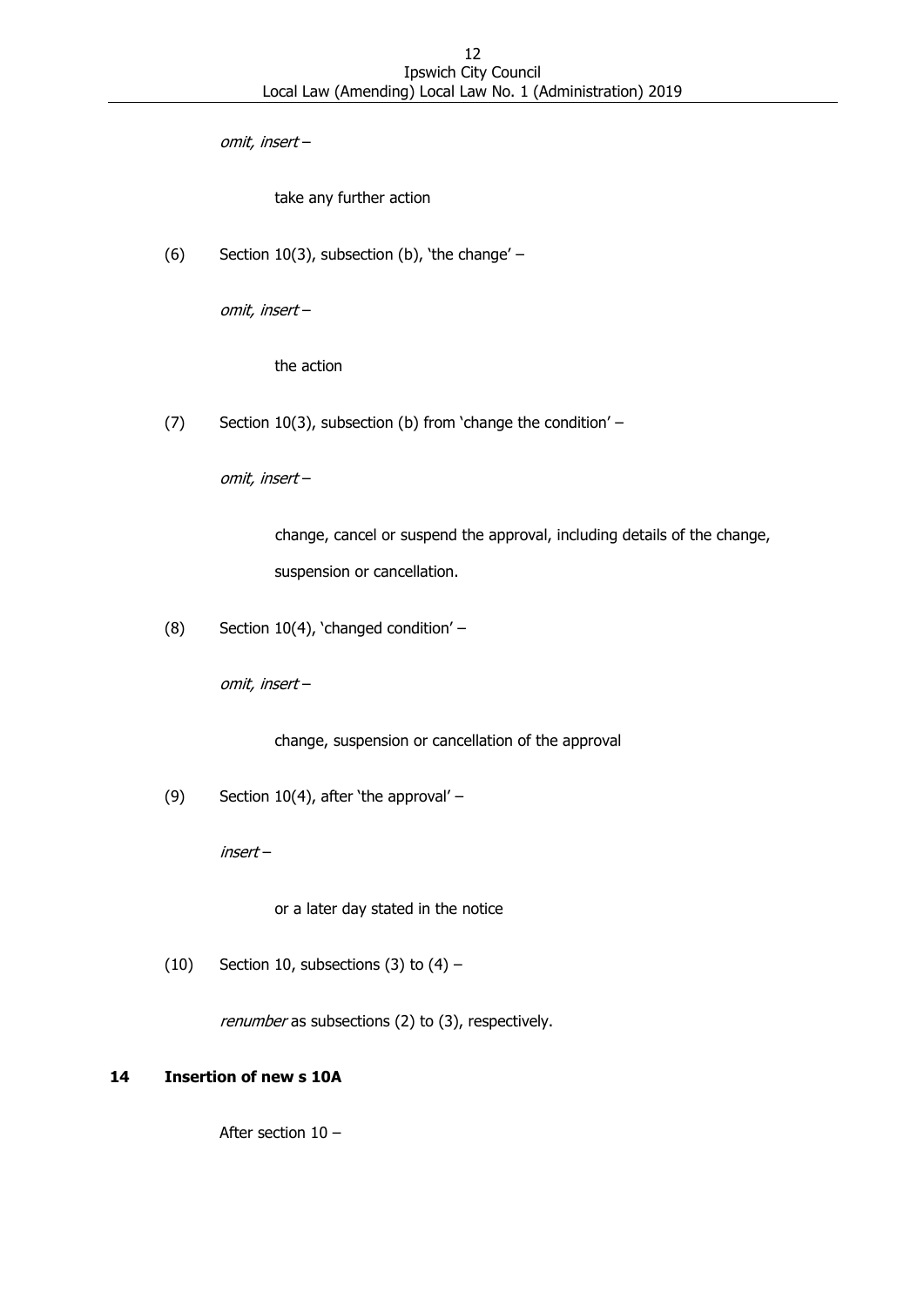insert –

#### **10A Procedure for immediate suspension of approval**

- (1) Despite section 10, the local government may immediately suspend an approval if the local government believes that continuation of the activity by the approval holder poses—
	- (a) an urgent and serious threat to public health or safety; or
	- (b) an urgent and serious risk of property damage or loss of amenity.
- (2) The suspension—
	- (a) can be effected only by the local government giving a notice to the approval holder about the decision to immediately suspend the approval, together with a notice about proposed action under section  $10(1)(a)$ ; and
	- (b) operates immediately the notices are given to the approval holder; and
	- (c) continues to operate until the earliest of the following happens—
		- (i) the local government cancels the suspension;
		- (ii) the local government gives the approval holder notice under section 10(2) of its decision after it has considered all submissions made within the stated time;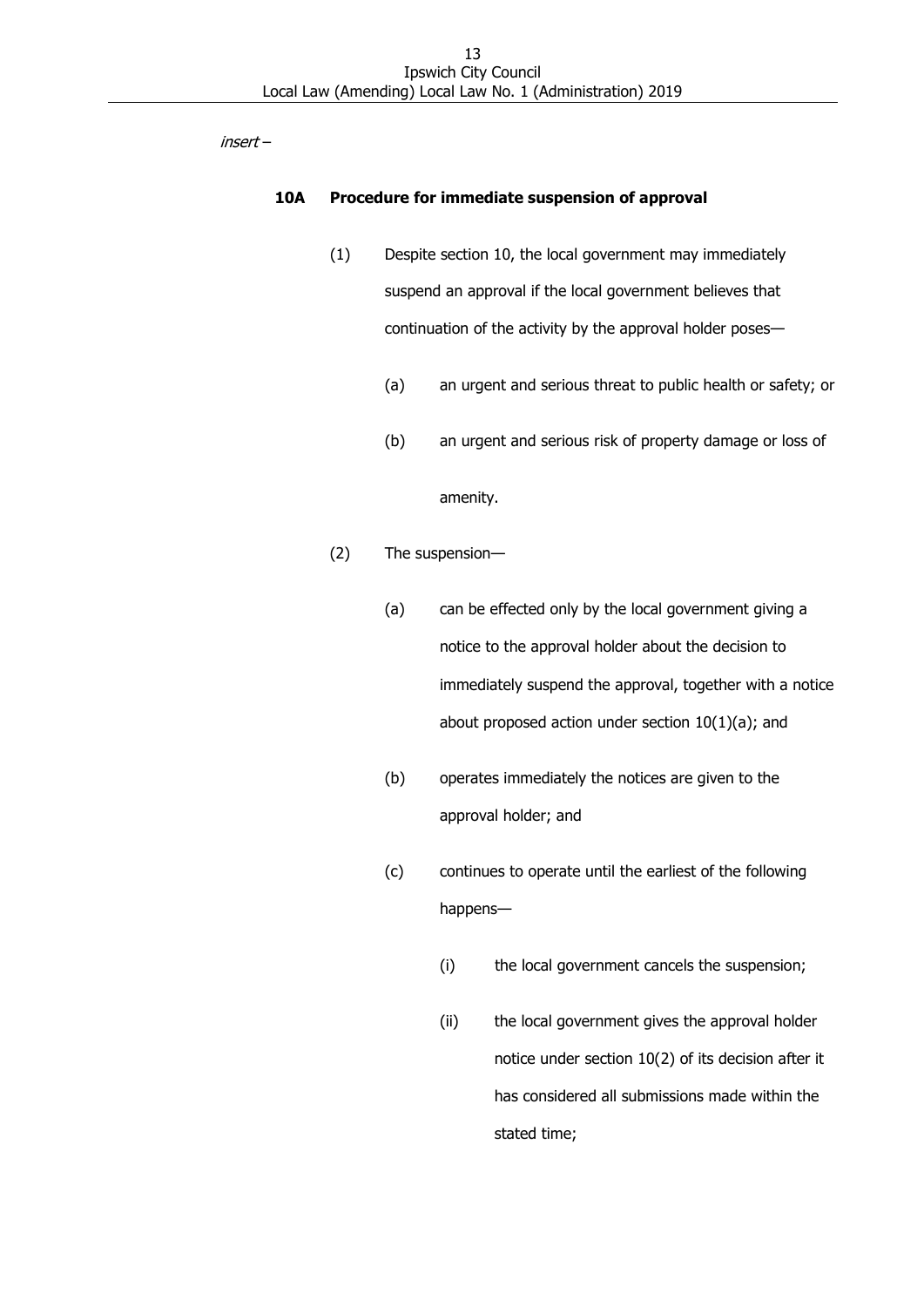- (iii) 14 days have passed since the expiry of the stated time for the making of written submissions;
- (iv) 14 days have passed since the approval holder notifies the local government that it has made its final written submissions.

#### <span id="page-13-0"></span>**15 Amendment of s 12 (Fraud and unlawful possession of an approval)**

(1) Section 12(1), subsection (c), 'furnish' –

omit, insert –

provide

(2) Section 12(1), subsection (c), 'furnished' –

omit, insert –

provided

#### <span id="page-13-1"></span>**16 Amendment of s 13 (Evidentiary provisions)**

Section 13(4)(d), subsections (iii) and (e)  $-$ 

omit, insert –

- (iii) was or was not subject to a stated condition; or
- (e) on a stated day, an approval was suspended for a stated period or cancelled; or

#### <span id="page-13-2"></span>**17 Amendment of s 14 (Responsibility for acts or omissions of representatives)**

Section  $14(2)$ , 'also' -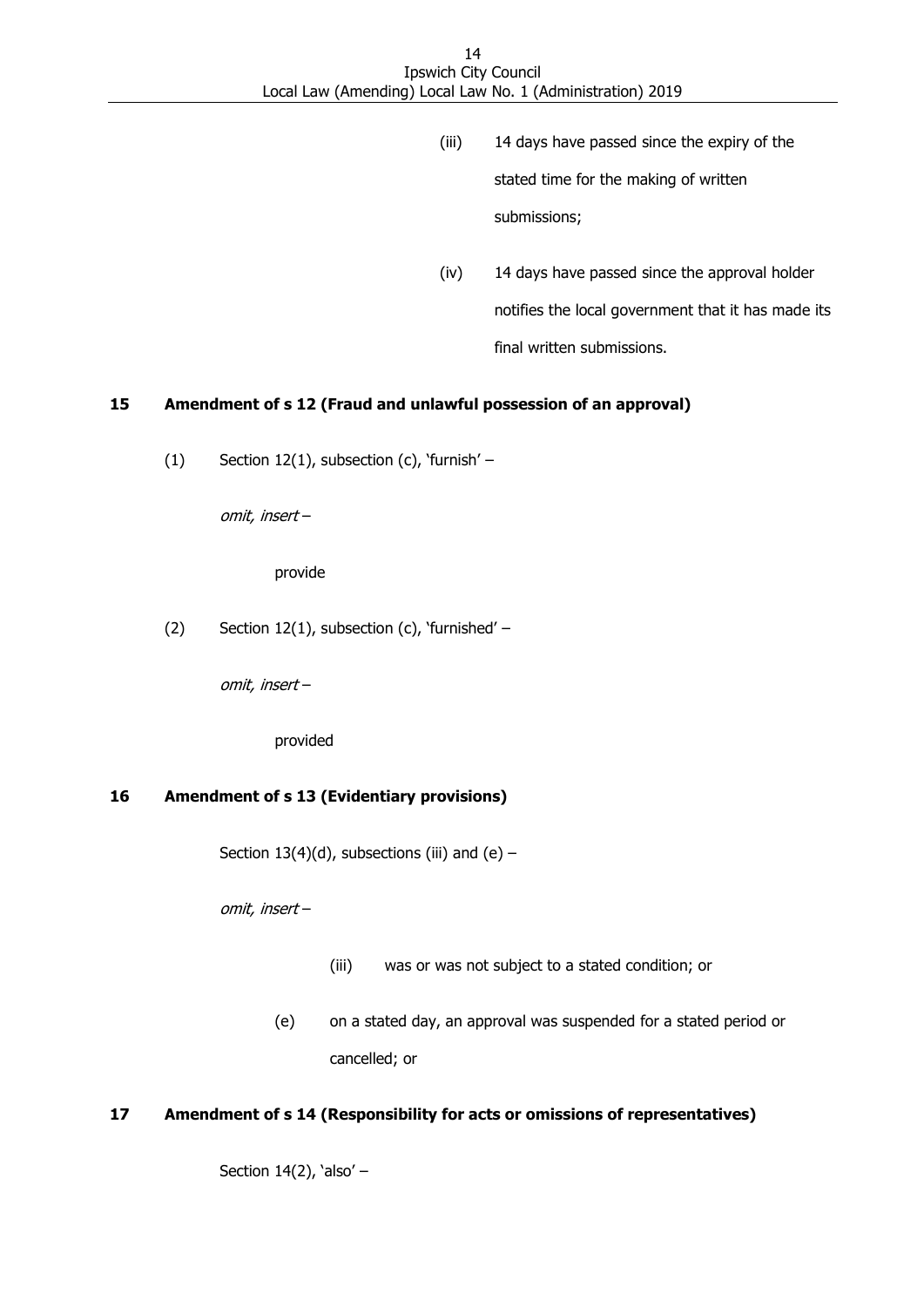omit.

### <span id="page-14-0"></span>**18 Amendment of s 15 (Joint and several liability)**

 $(1)$  Section 15(1), after 'on an owner' –

insert –

or occupier

(2) Section 15(1), after 'are the owners' –

insert –

or occupiers

#### <span id="page-14-1"></span>**18A Amendment of s 19 (Recovery of costs of investigation)**

Section 19, subsection (2), 'Penalties and Sentences Act 1992' –

omit, insert –

Penalties and Sentences Act 1992

#### <span id="page-14-2"></span>**19 Replacement of pt 4, div 1 (Appointment of council officers under local law)**

Part 4, Division 1 –

omit, insert –

**Division 1 Authorised persons**

**21 Appointment**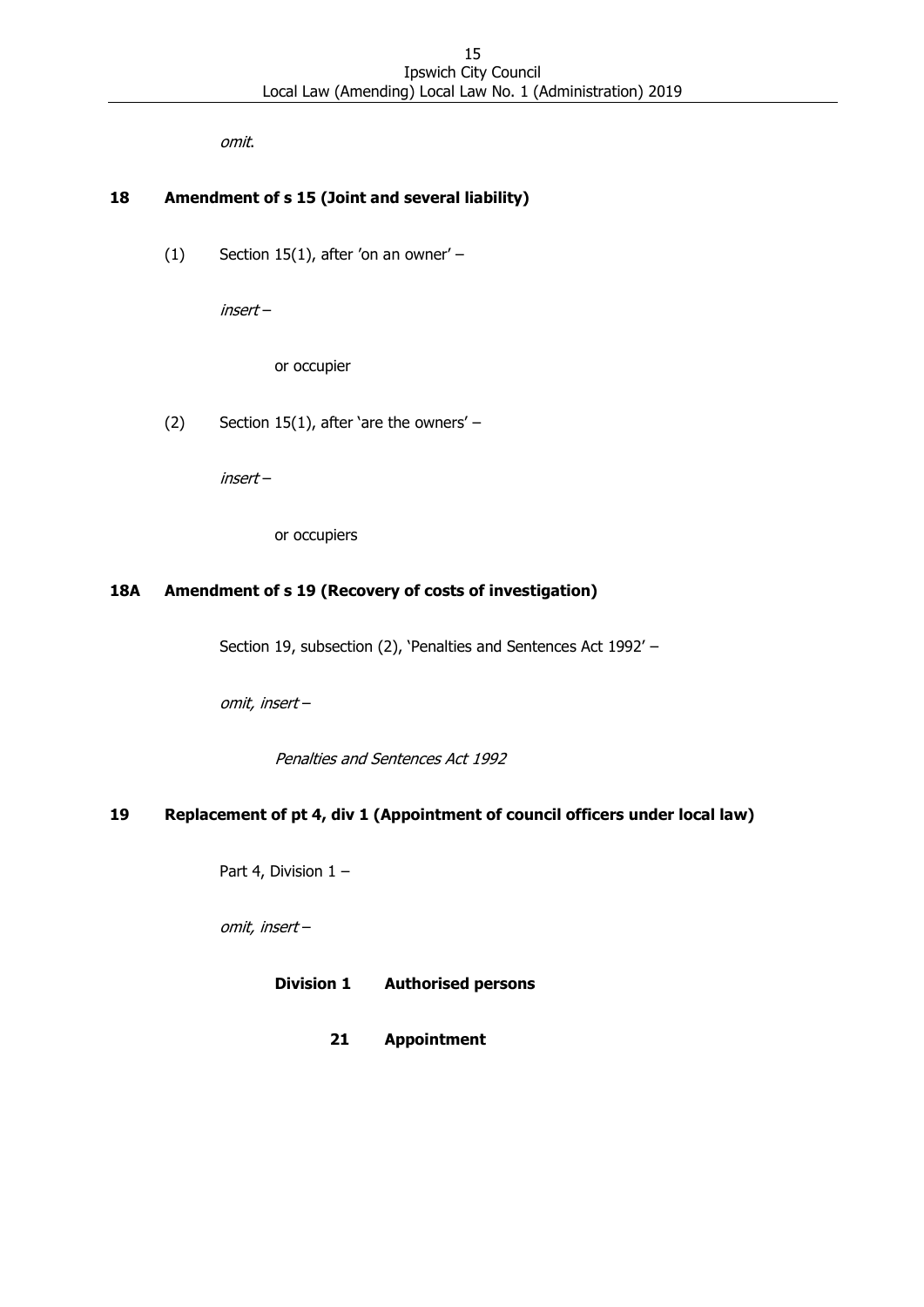An authorised person's instrument of appointment <sup>1</sup> must state the local laws, or the provisions of local laws, for which the person is appointed as an authorised person.

**22 Section not used**

**23 Section not used**

#### <span id="page-15-0"></span>**20 Omission of pt 4, div 2 (Assessment of applications)**

Part 4, Division 2 –

omit, insert –

#### **24 Section not used**

#### <span id="page-15-1"></span>**21 Amendment of pt 4, div 3 (Investigation and enforcement)**

 $(1)$  Part 4, Division 3 –

renumber as Division 2

#### <span id="page-15-2"></span>**22 Amendment of s 29 (Analysis of samples)**

(1) Section 29(1), after 'council officer' –

insert –

#### or an authorised person

(2) Section 29(2), subsection (a), after 'council officer' –

insert –

-

or an authorised person

 $1$  See the Act, chapter 6, part 6, for the power to appoint authorised persons.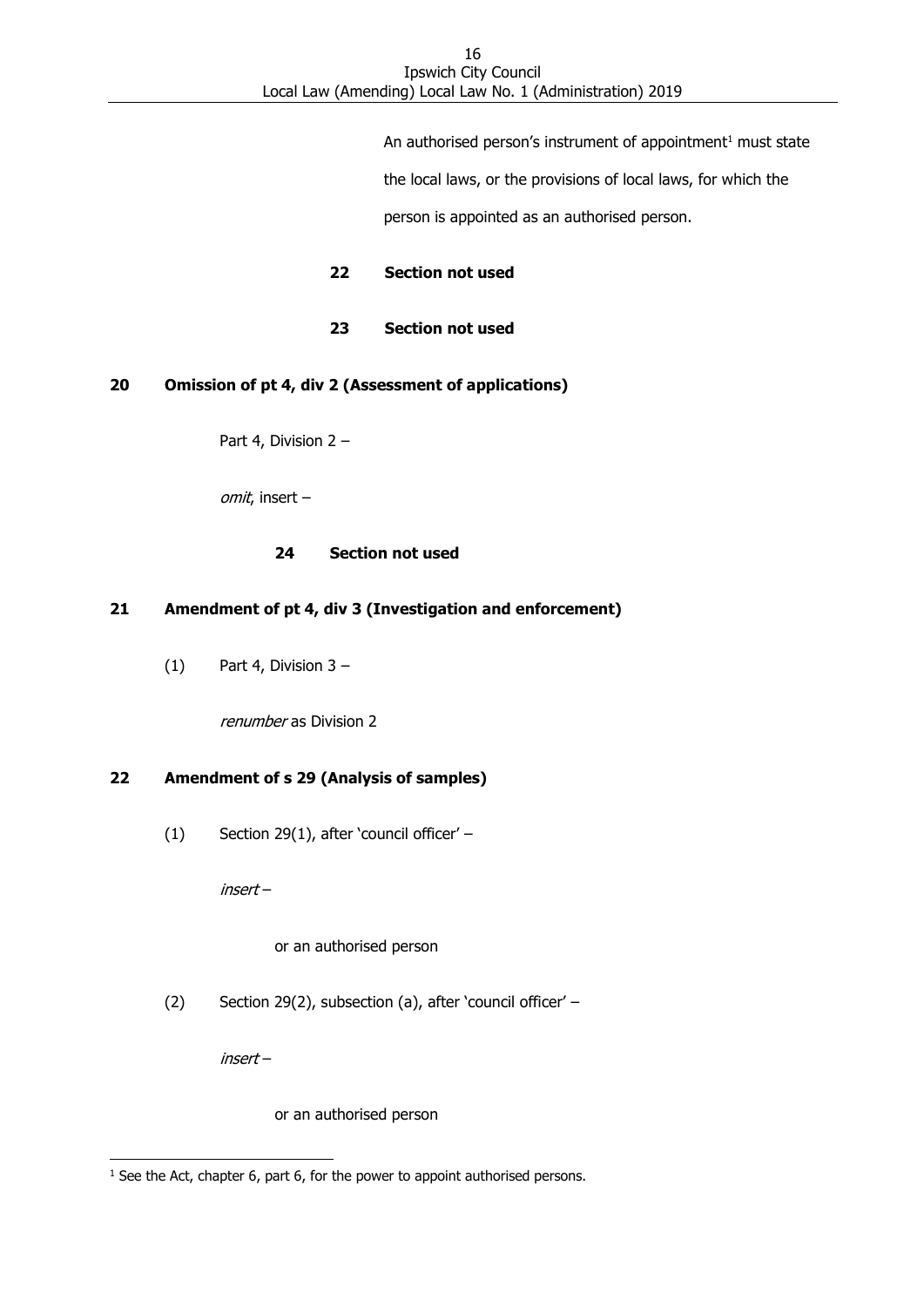(3) Section 29(2), subsection (b), after 'council officer' –

insert –

or an authorised person

# <span id="page-16-0"></span>**23 Replacement of s 30 (General compliance notice)**

Section 30 –

omit, insert –

# **30 Compliance notice for contravention of local law or approval condition**

- (1) Subsection (2) applies if an authorised person is satisfied on reasonable grounds that—
	- (a) a person—
		- (i) is contravening a local law or a condition of an approval; or
		- (ii) has contravened a local law or a condition of an approval in circumstances that make it likely the contravention will continue or be repeated; and
	- (b) a matter relating to the contravention can be remedied; and
	- (c) it is appropriate to give the person an opportunity to remedy the matter.

Examples for paragraph (b) of matters relating to a contravention that can be remedied—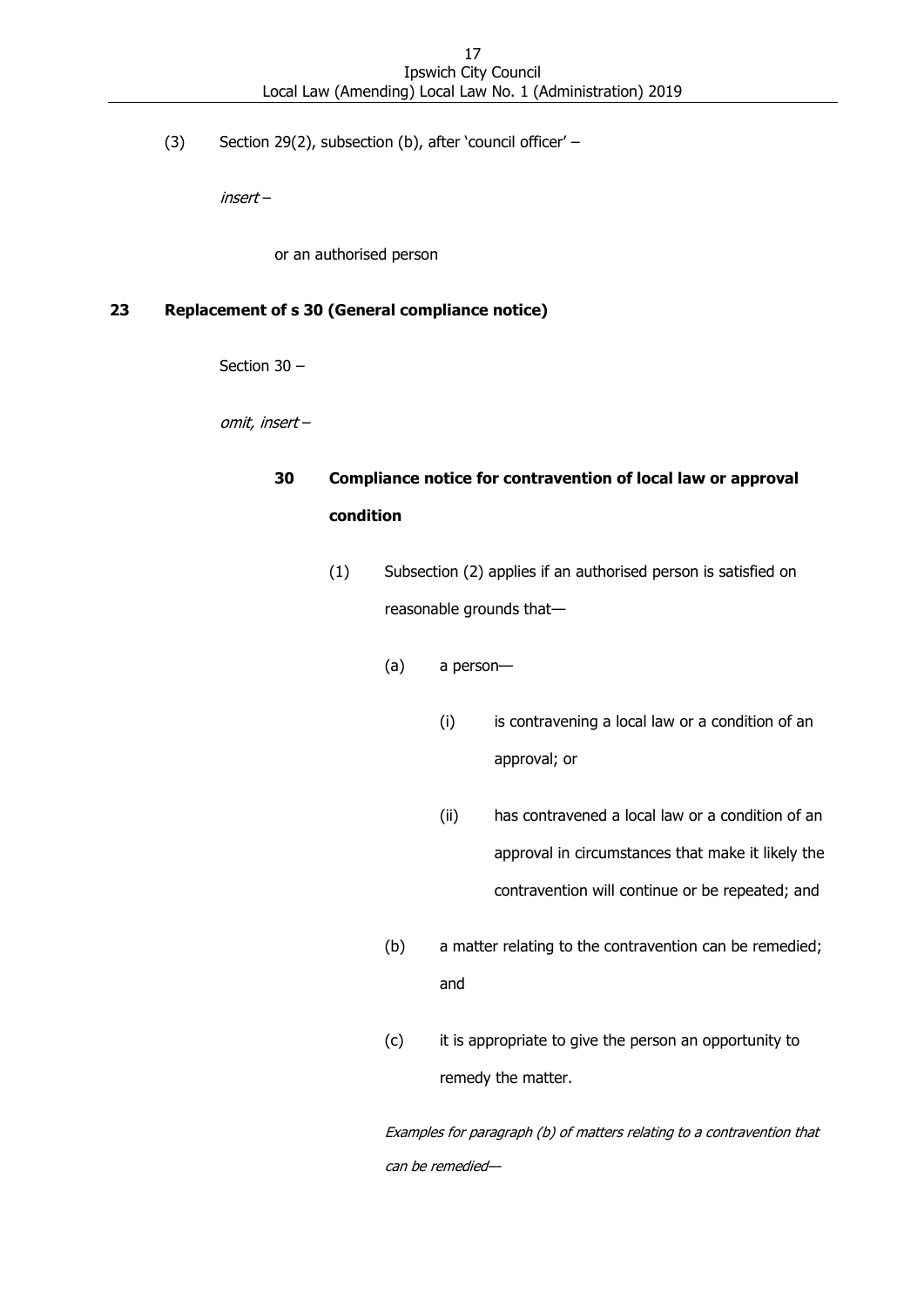- If the contravention relates to a person's failure to take action that is required under a local law or a condition of an approval, then the matter can be remedied by the person taking that action.
- If the contravention relates to a person taking action that is prohibited under a local law or a condition of an approval, then the matter can be remedied by the person stopping that action.
- (2) The authorised person may give a written notice (a **compliance notice**) to the person (the **recipient**) requiring the person to remedy the contravention.<sup>2</sup>
- (3) The compliance notice must state the following—
	- (a) the particular provision of the local law or condition of an approval the authorised person believes is being, or has been, contravened; and
	- (b) briefly, how it is believed the provision of the local law or condition of an approval is being, or has been, contravened; and
	- (c) the time by which the recipient must remedy the contravention; and
	- (d) that it is an offence to fail to comply with the compliance notice; and
	- (e) the maximum penalty for failing to comply with the compliance notice.

-

<sup>&</sup>lt;sup>2</sup> Where a compliance notice is given to the owner of a property and requires action to be taken in relation to that property, then it will constitute a remedial notice under the Act, section 138AA.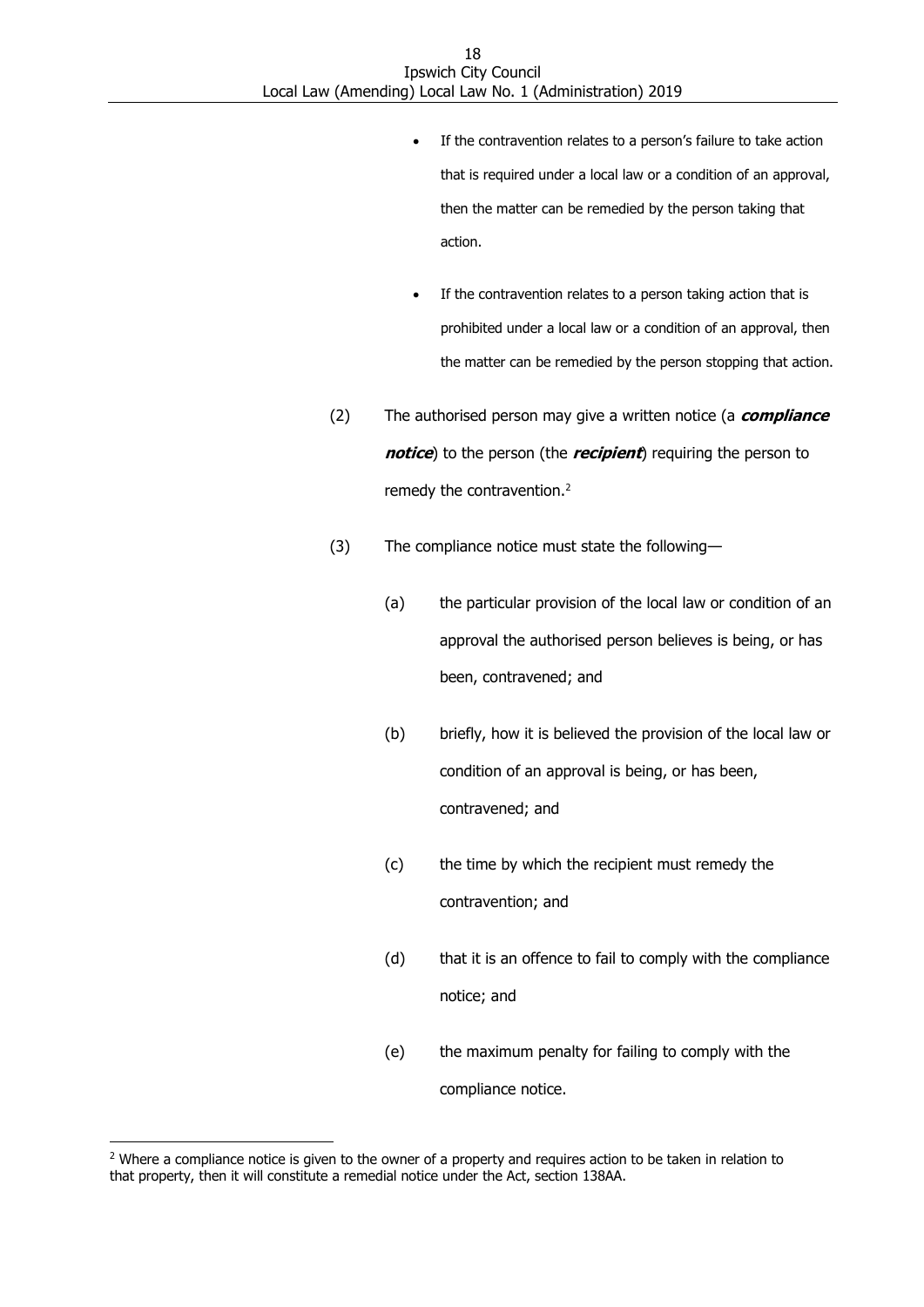- (4) The time under subsection (3)(c) must be reasonable having regard to—
	- (a) the action required to remedy the contravention; and
	- (b) the risk to public health and safety and the risk of damage to property or loss of amenity posed by the contravention; and
	- (c) how long the recipient has been aware of the contravention.
- (5) The compliance notice may also state the reasonable steps the authorised person considers necessary to remedy the contravention or avoid further contravention.

Examples of reasonable steps to avoid further contravention—

- The repetition of a specified action at stated intervals for a certain period.
- Stopping taking an action that is prohibited by a local law or condition of an approval.
- (6) The compliance notice must include, or be accompanied by, an information notice.
- (7) The recipient must comply with the compliance notice.

Maximum penalty for subsection (7)—50 penalty units.

#### <span id="page-18-0"></span>**24 Insertion of new s 30A**

After section 30 –

insert –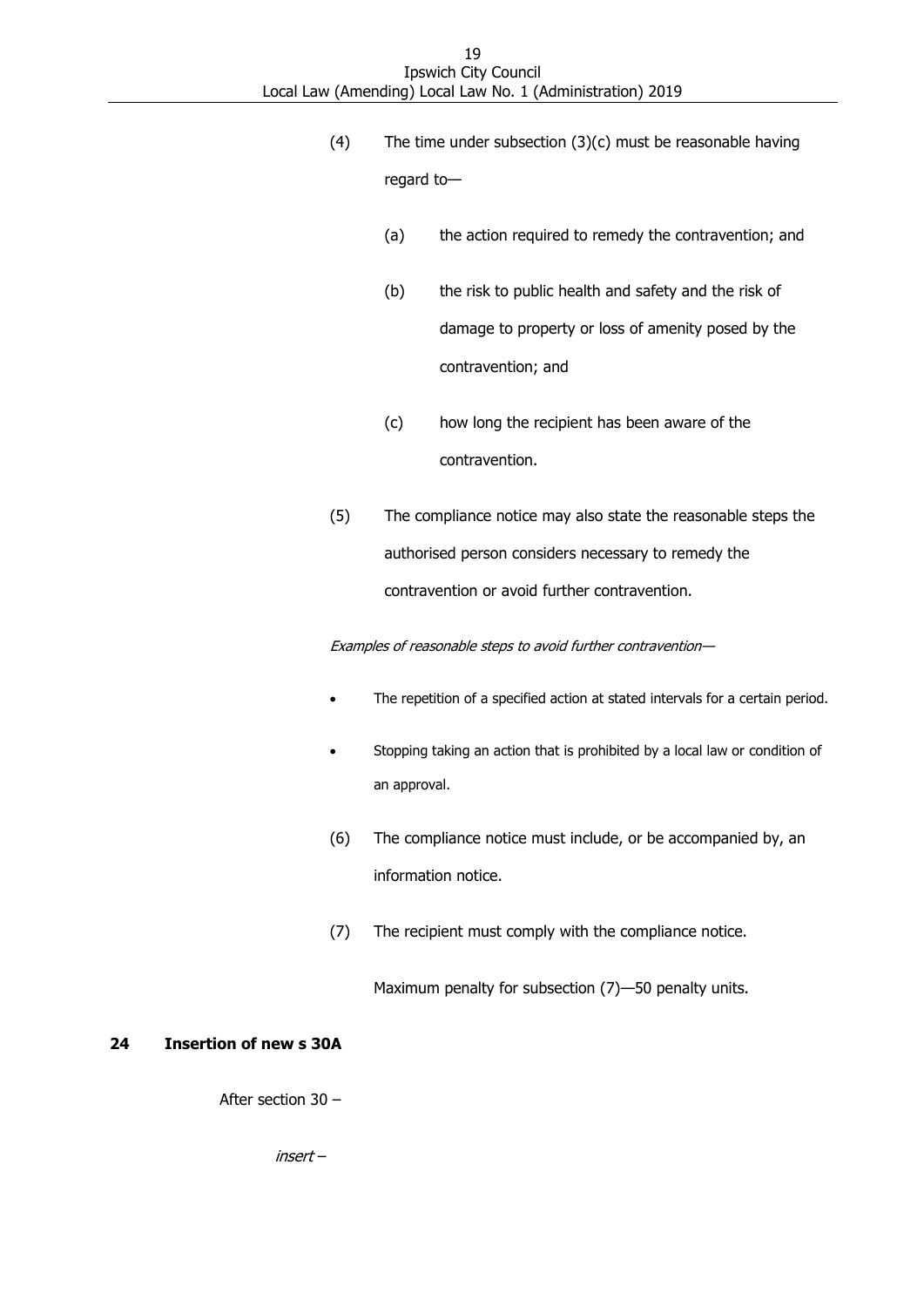#### **30A Stop orders**

- (1) An authorised person may give a relevant person an order to immediately stop an activity if the authorised person believes that continuation of the activity poses—
	- (a) an urgent and serious threat to public health or safety; or
	- (b) an urgent and serious risk of property damage or loss of amenity.
- (2) An order under this section
	- (a) may be given orally or in writing; and
	- (b) operates until the earliest of the following happens –
		- (i) the expiry of the period, of no more than 3 days, specified by the authorised person when the order is given;
		- (ii) the local government immediately suspends the approval for the activity under section 10A.
- (3) An authorised person must confirm an oral order in writing by the next business day following the giving of the order.
- (4) A person who receives an order under this section must comply with the order.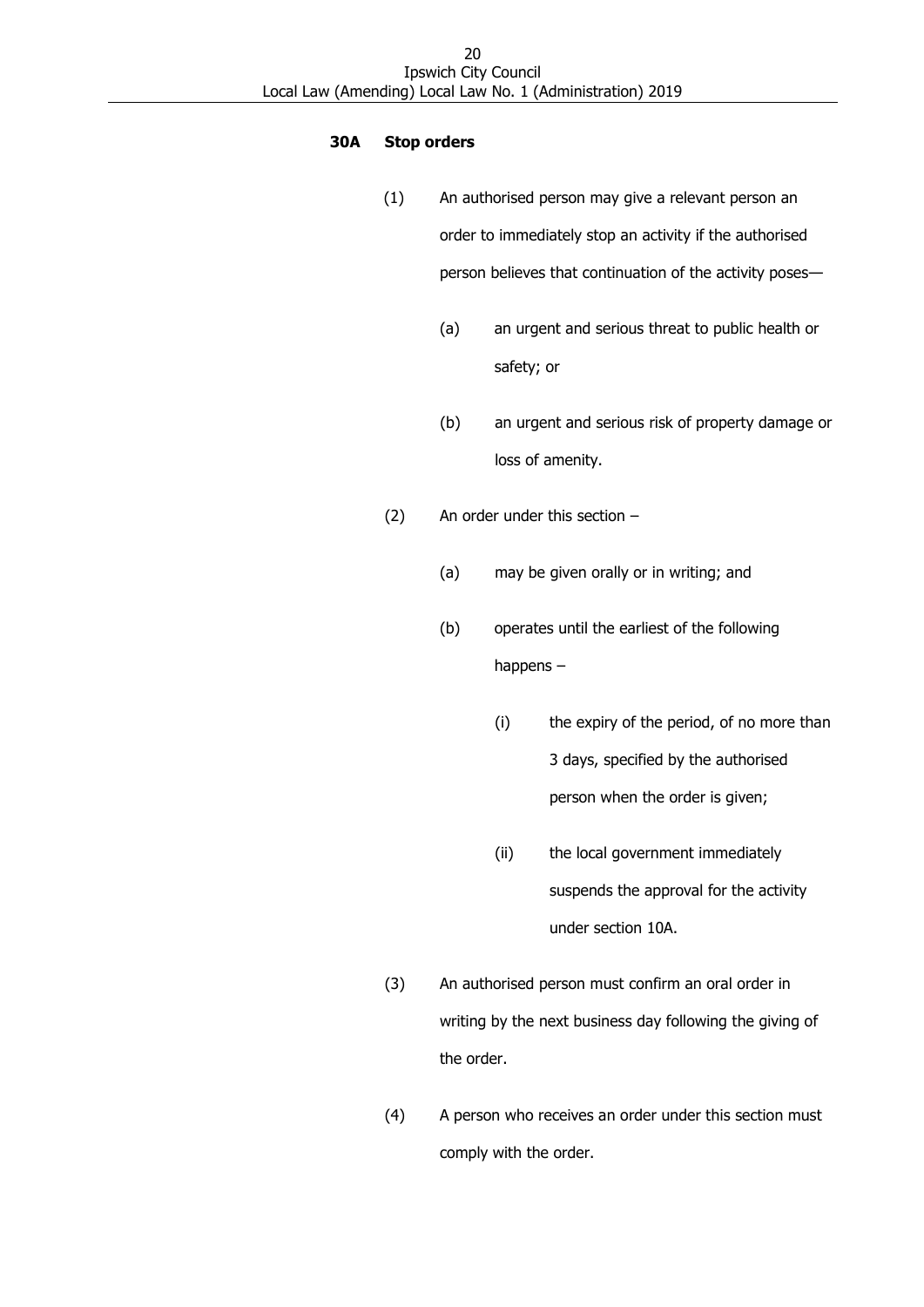Maximum penalty for subsection  $(4)$  – 50 penalty units.

- (5) This section does not affect the local government's powers under another law.
- (6) In this section—

**relevant person** means the approval holder for the activity or an employee or agent of the approval holder currently conducting the activity.

# <span id="page-20-0"></span>**25 Amendment of s 31 (Performance of work and recovery of costs)**

(1) Section 31(1), after 'the offence'  $-$ 

insert –

, including by repairing the damage or restoring any damaged structure, object or thing to its original standard

(2) Section 31(2), subsection (a), after 'work' –

insert –

and recovery of costs

(3) Section 31(3), subsection (b),  $\cdot$ ; or' –

omit, insert –

.

(4) Section 31(3), subsection  $(c)$  –

omit.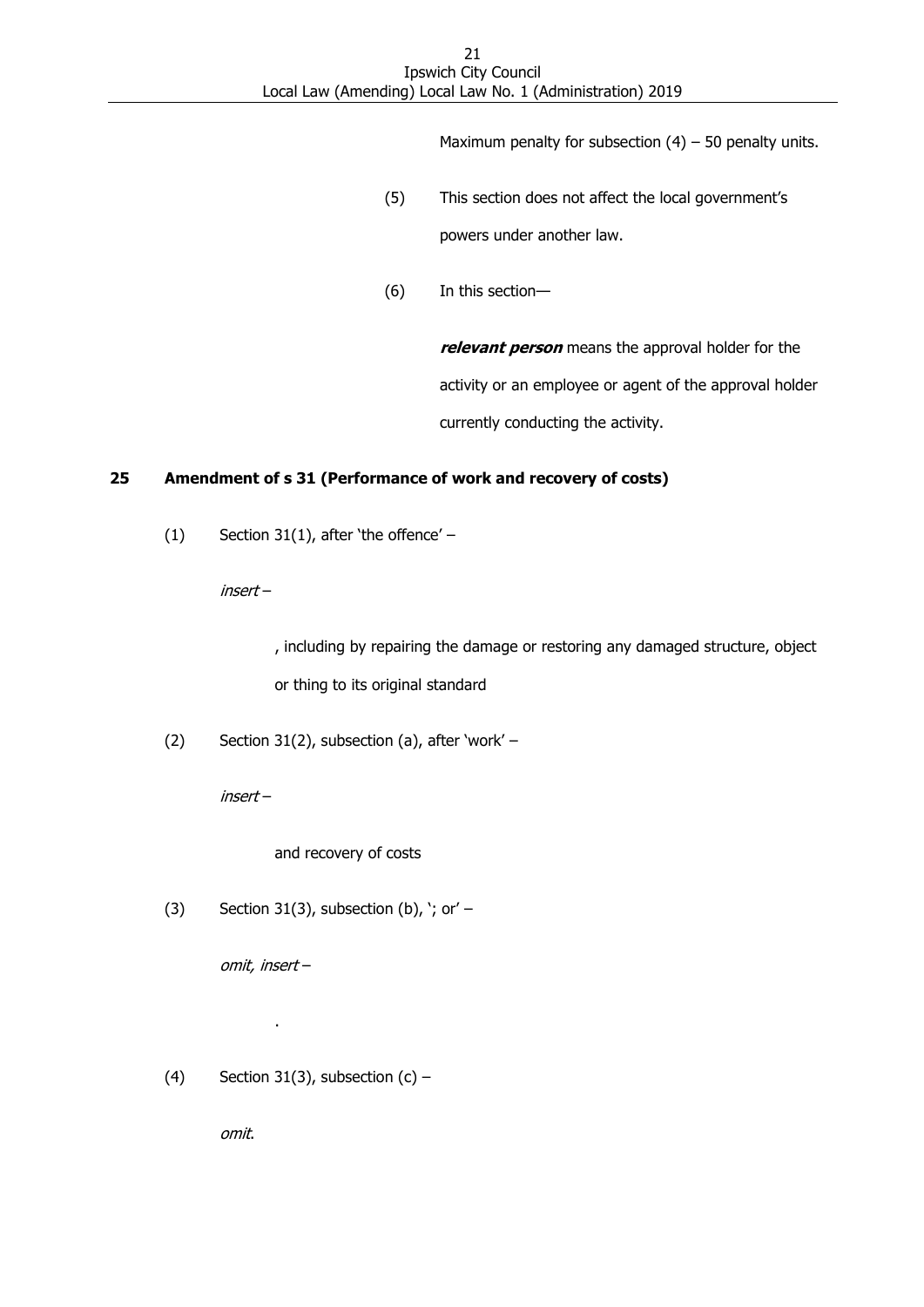(5) Section 31, subsection (4), after 'work' –

insert –

and recovery of costs

(6) Section 31, subsection (5), after 'Performance of work' –

insert –

and recovery of costs

(7) Section 31, subsection (6), after 'Performance of work' –

insert –

and recovery of costs

(8) Section 31, subsection  $(7)$  and  $(8)$  –

omit, insert –

- (7) The local government may recover the cost of action taken under this section as a debt from the person responsible for the activity.
- (9) Section 31(9)(a), subsection (i), after 'work' –

insert –

and recovery of costs

(10) Section 31(9)(a), subsection (ii), 'local law' –

omit, insert –

local law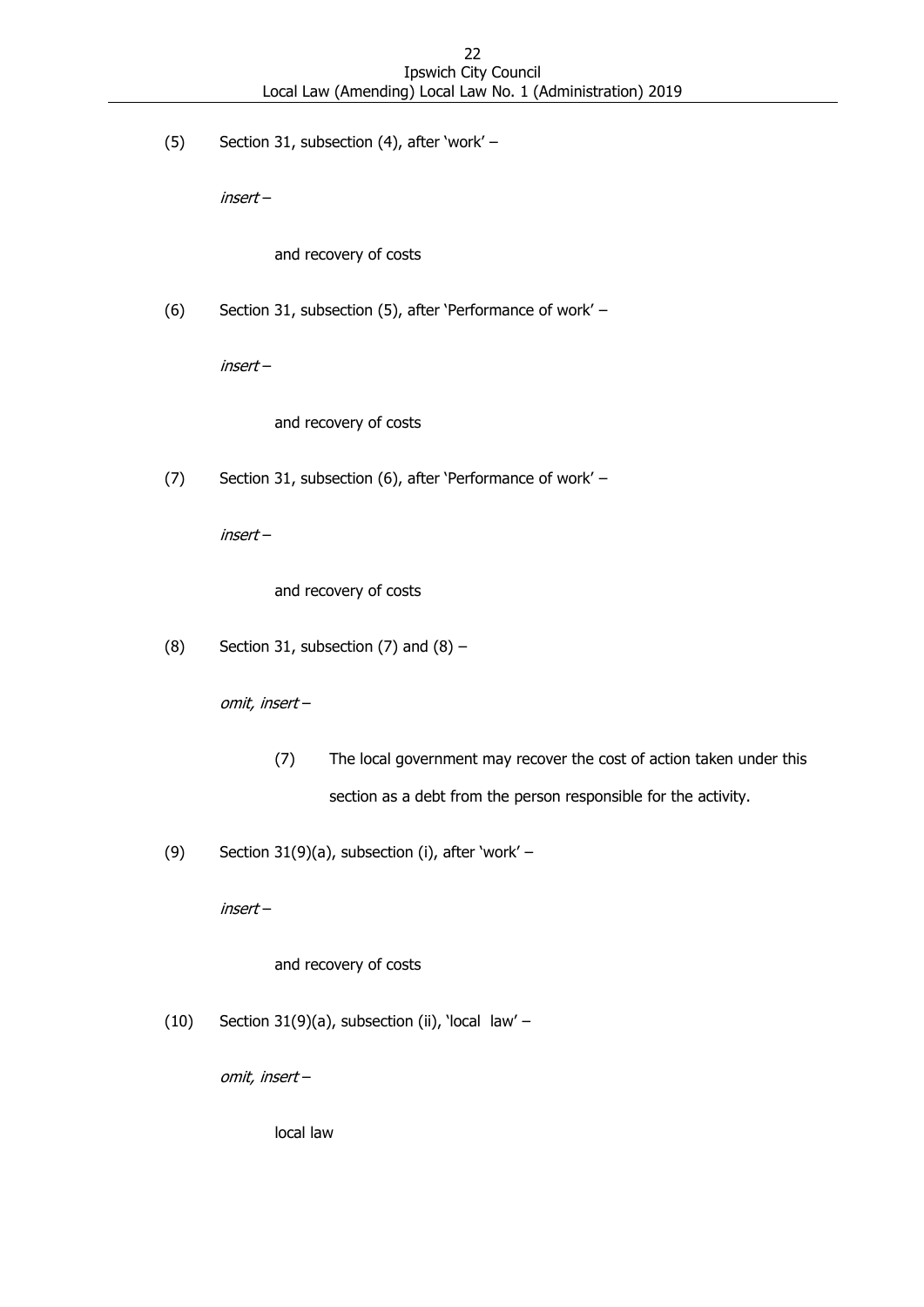(11) Section 31(9)(a), subsection (iv)  $-$ 

renumber as subsection (iii)

(12) Section 31(9), subsection (b), after 'Performance of work' –

insert –

and recovery of costs

(13) Section 31, subsection  $(9)$  –

renumber as subsection (8)

# <span id="page-22-0"></span>**26 Omission of pt 4, div 4 (Directions)**

Part 4, Division 4 –

omit, insert –

# **32 Section not used**

# <span id="page-22-1"></span>**27 Amendment of pt 4, div 5 (Protection of council officers)**

Part 4, Division 5 –

renumber as Division 3

#### <span id="page-22-2"></span>**28 Amendment of s 36, hdg (Use of offensive of offensive language or behaviour)**

Section 36, heading, 'of offensive of offensive' -

omit, insert –

of offensive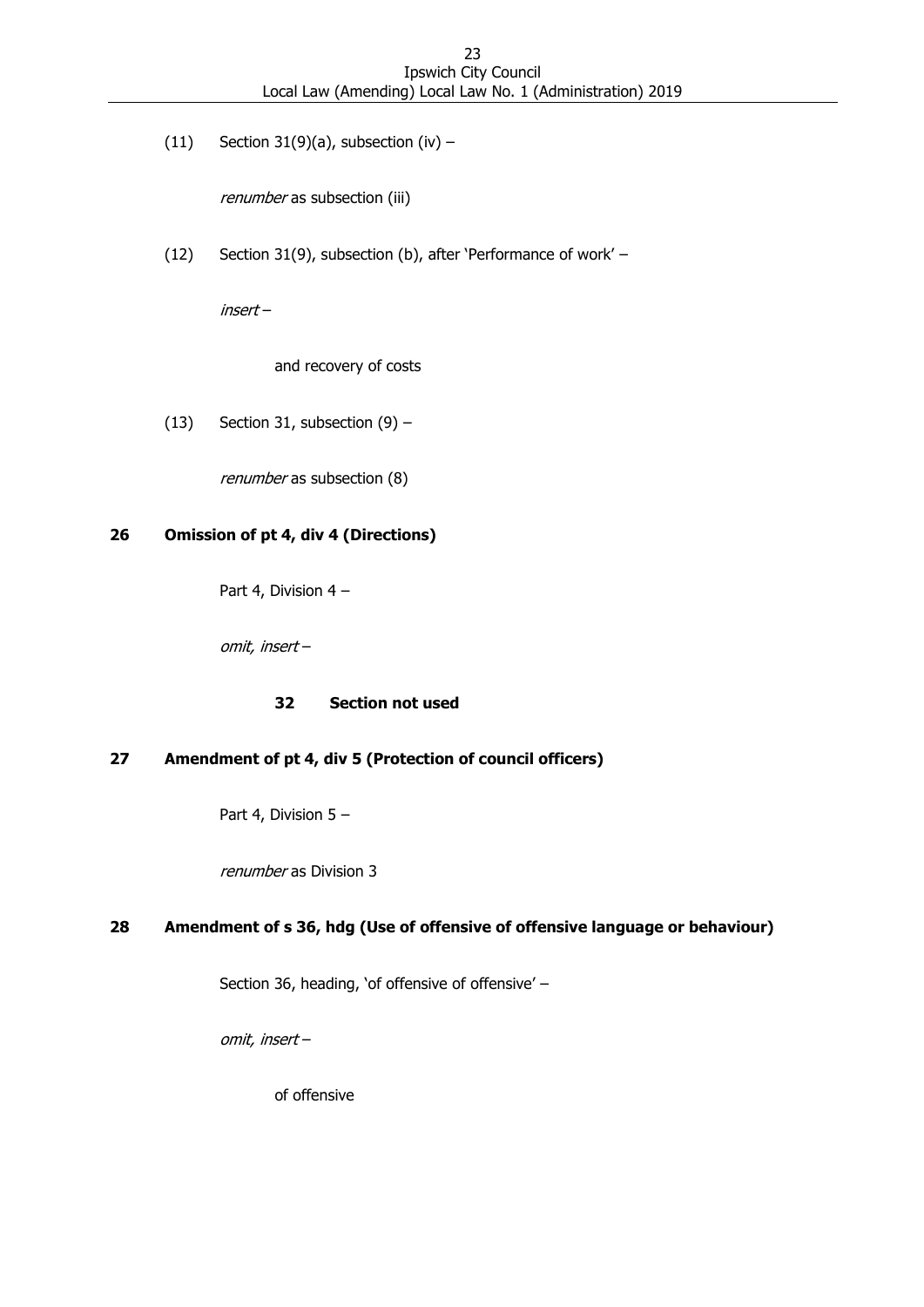# <span id="page-23-0"></span>**29 Amendment of s 40 (Unclaimed goods)**

(1) Section 40(5), subsection (b), after 'the property' –

insert –

; and

(2) Section 40(5), subsection  $(c)$  –

omit.

(3) Section 40(5), subsection  $(d)$  –

omit, insert –

- (c) third, to the former owner of the goods.
- (4) Section 40, subsection  $(6)$  –

omit, insert –

- (6) If no person establishes a valid claim to the amount to which the former owner is entitled under subsection (5)(c) within 6 months of the date of the sale or disposal, the amount becomes the property of the local government.
- (5) Section 40(8), subsection (c), 'furnished' –

omit, insert –

provided

(6) Section  $40(8)(d)$ , subsection (ii), '; and' –

omit, insert –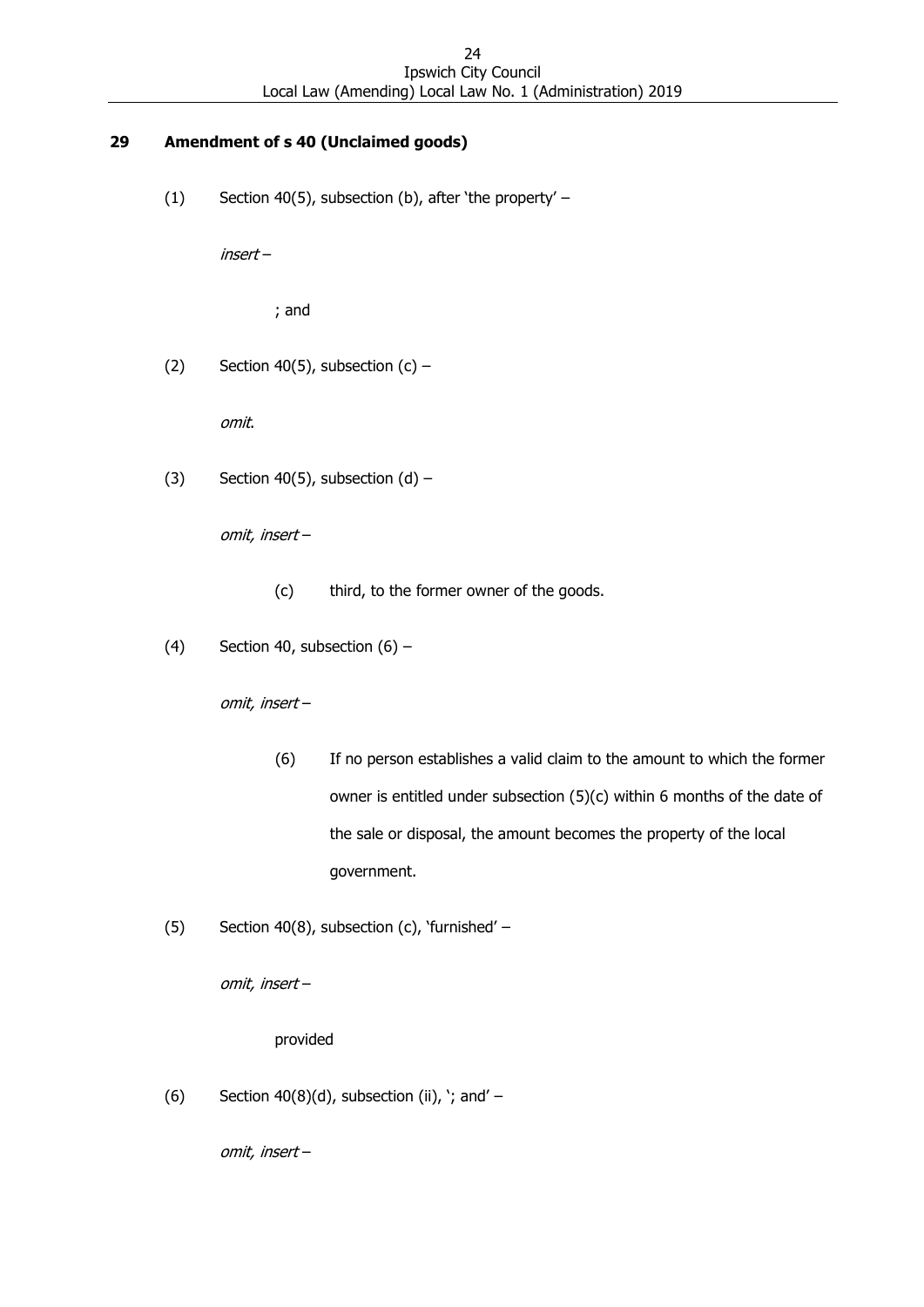(7) Section  $40(8)(d)$ , subsection (iii) –

.

omit.

# <span id="page-24-0"></span>**30 Amendment of s 45 (Reviewable decisions)**

Section 45, subsection (1), 'regarding an approval, or an application for an approval' –

omit.

# <span id="page-24-1"></span>**31 Insertion of new s 45A**

After section 45 –

insert –

- 45A Stay of operation of original decision
	- (1) An application for review under this part does not stay the original decision that is the subject of the application.
	- (2) However, the applicant may, immediately after being given notice of the original decision, apply to the Magistrates Court for a stay of the original decision.
	- (3) The court may stay the original decision to secure the effectiveness of the review.
	- (4) A stay may be granted on conditions the court considers appropriate.

# <span id="page-24-2"></span>**32 Amendment of s 46 (Application for review)**

Section 46, subsection (1), 'A person who is aggrieved by a reviewable decision' -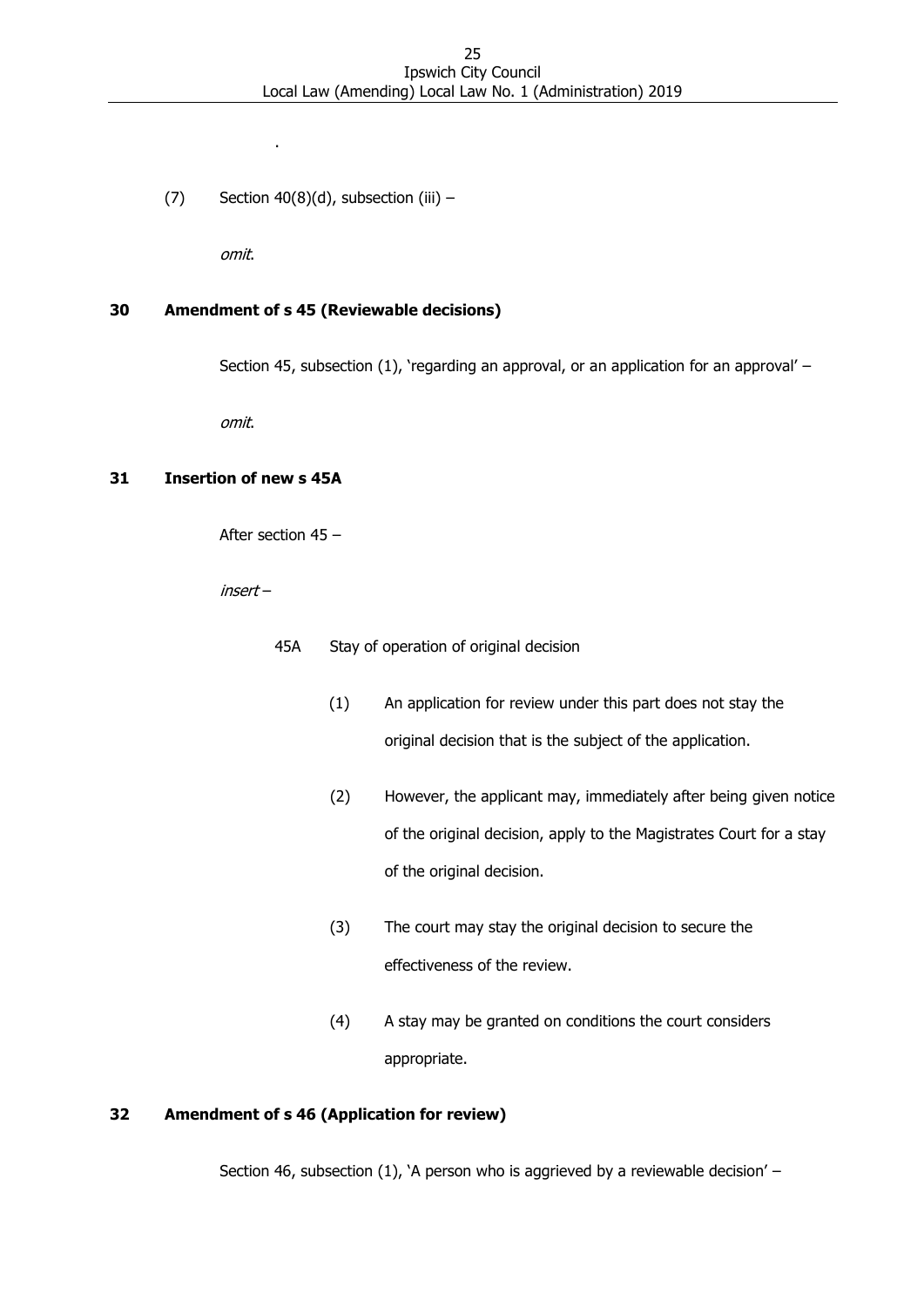omit, insert –

A person who is given, or is entitled to be given, notice of a decision under a local law

### <span id="page-25-0"></span>**33 Amendment of s 48 (Decision on review)**

(1) Section 48, subsection (1), after 'may' –

omit, insert –

–

- (a) confirm the original decision; or
- (b) amend the original decision; or
- (c) substitute another decision for the original decision.
- (2) Section 48, after subsection  $(2)$  –

insert –

- (3) if the local government's decision is not the decision sought by the applicant, the written notice must also state the reasons for the local government's decision.
- (3) Section 48, subsection  $(3)$  –

renumber as subsection (4)

#### <span id="page-25-1"></span>**33A Amendment of s 50 (Repeals)**

Section 50, 'Local Law No. 1 (Administration) 1999' –

omit, insert –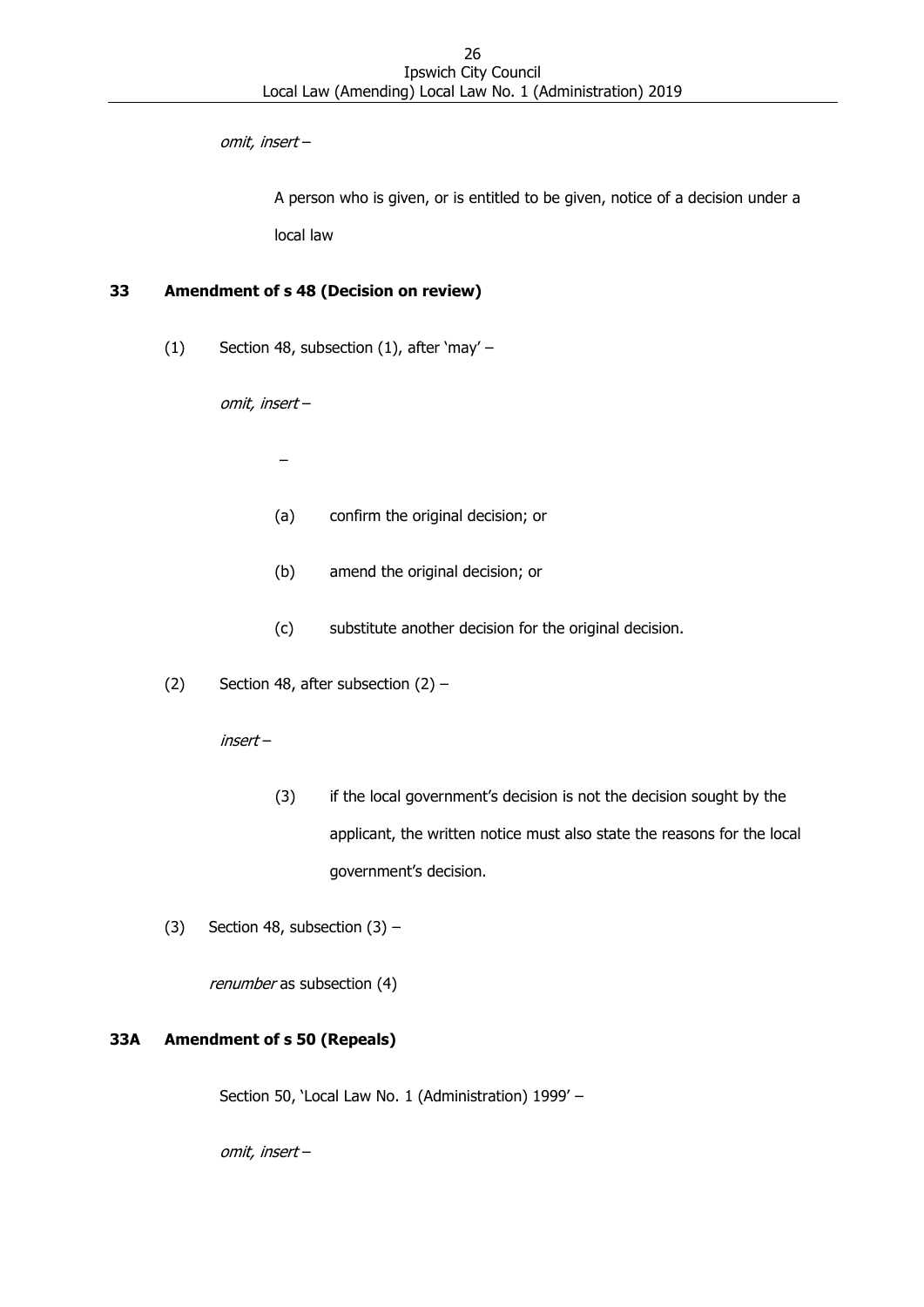Local Law No. 1 (Administration) 1999

### <span id="page-26-0"></span>**34 Amendment of sch (Dictionary)**

(1) Schedule –

insert –

**compliance notice** means a compliance notice given under –

- (a) section 30; or
- (b) another local law that authorises the giving of a compliance notice.

**information notice**, for a decision, means a written notice stating the following—

- (a) the decision; and
- (b) the reasons for the decision; and
- (c) that the person to whom the notice is given may apply for a review of the decision within 14 days after the notice is given; and
- (d) how to apply for a review.

#### **local government controlled area**—

(a) means land, facilities and other infrastructure owned, held in trust or otherwise controlled by the local government, other than a road; and

Examples of local government controlled areas—

- parks, reserves and recreational areas
- conservation parks